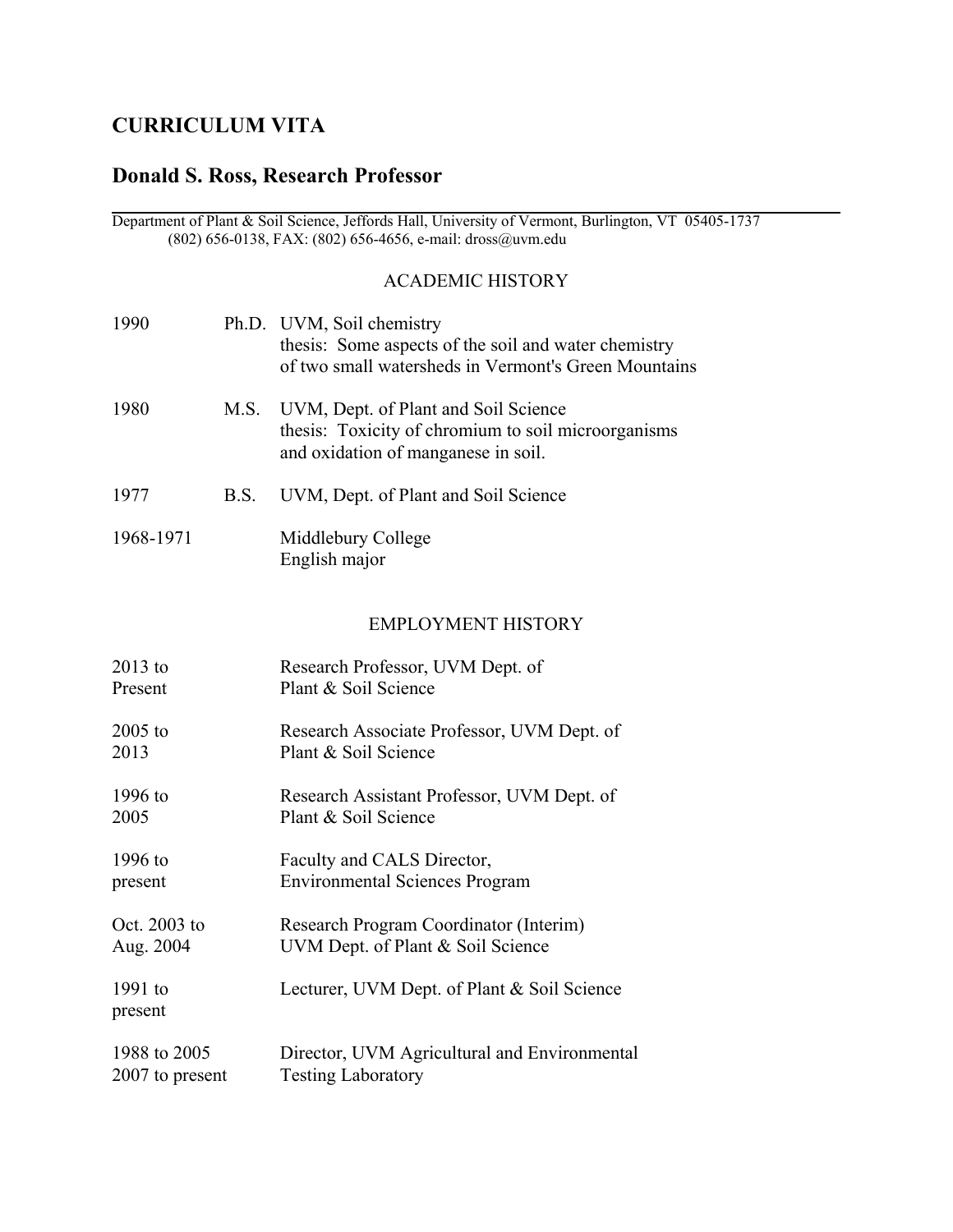#### **Awards**

- UVM College of Agriculture and Life Sciences H. W. Vogelmann Award for Excellence in Research and Scholarship, 2004.
- Christine Negra (advisee) was the 2004 recipient of the Doctoral Student Scholar Award at the University of Vermont in biomedical, life, physical and applied sciences.

## **Honors**

Recognition by the Class of 2010 for having had a positive influence, 2010 Nominated as Outstanding Service-Learning Faculty, 2010 Selected as Faculty Fellow in Sustainability, 2009 Nominated for Kroepsch-Maurice Excellence in Teaching Award, 2007 Selected as Faculty Fellow in Service Learning, 2007

#### **Membership**

Soil Science Society of America, American Geophysical Union, Geochemical Society, Northeast Ecosystem Research Cooperative, Northeastern Soil Monitoring Cooperative (steering committee), Northeast Coordinating Committee on Soil Testing (USDA NECC-1312)

### **Publications (peer reviewed)**

- Young, E.O., D.S. Ross and J. Sherman. 2019. Measuring phosphorus release in laboratory microcosms for water quality assessment. J Vis Exp. doi: 10.3791/60072.
- Bailey, S.W., K.J. McGuire, D.S. Ross, M.B. Green and O.L. Fraser. 2019. Mineral weathering and podzolization control acid neutralization and streamwater chemistry gradients in upland glaciated catchments, northeastern United States. Front. Earth Sci. 7. doi:10.3389/feart.2019.00063.
- Young, E.O., D.S. Ross and D.B. Jaynes. 2019. Editorial: Riparian buffer nutrient dynamics and water quality. Front. Environ. Sci. 7. doi:10.3389/fenvs.2019.00076.
- Sebestyen, S.D., D.S. Ross, J.B. Shanley, E.M. Elliott, C. Kendall, J.L. Campbell, et al. 2019. Unprocessed atmospheric nitrate in waters of the northern forest region in the U.S. and Canada. Environ Sci Technol 53: 3620-3633. doi: 10.1021/acs.est.9b01276.
- Bailey, S.W., D.S. Ross, N. Perdrial, M. Jercinovic, J. Webber and R. Bourgault. 2019. Determination of primary mineral content and calcium sources in forest soils using electron probe microanalysis mapping and cluster analysis. Soil Sci. Soc. Am. J. 83:1830-1841. doi: 10.2136/sssaj2019.07.0231.
- Ross, D.S., B.C. Wemple, L.J. Willson, C. Balling, K.L. Underwood, and S.D. Hamshaw. 2019. Impact of an extreme storm event on river corridor bank erosion and phosphorus mobilization in a mountainous watershed in the northeastern USA. J. Geophys. Res., Biogeosciences 124. doi: 10.1029/2018JG004497
- Armfield, J, J. Perdrial, A. Gagnon, J. Ehrenkranz, N. Perdrial, M. Cincotta, D. Ross, J. Shanley, K. Underwood and P. Ryan. 2019. Does stream water composition at Sleepers River in Vermont reflect dynamic changes in soils during recovery from acidification? Front. Earth Sci. 7. doi: 10.3389/feart.2018.00246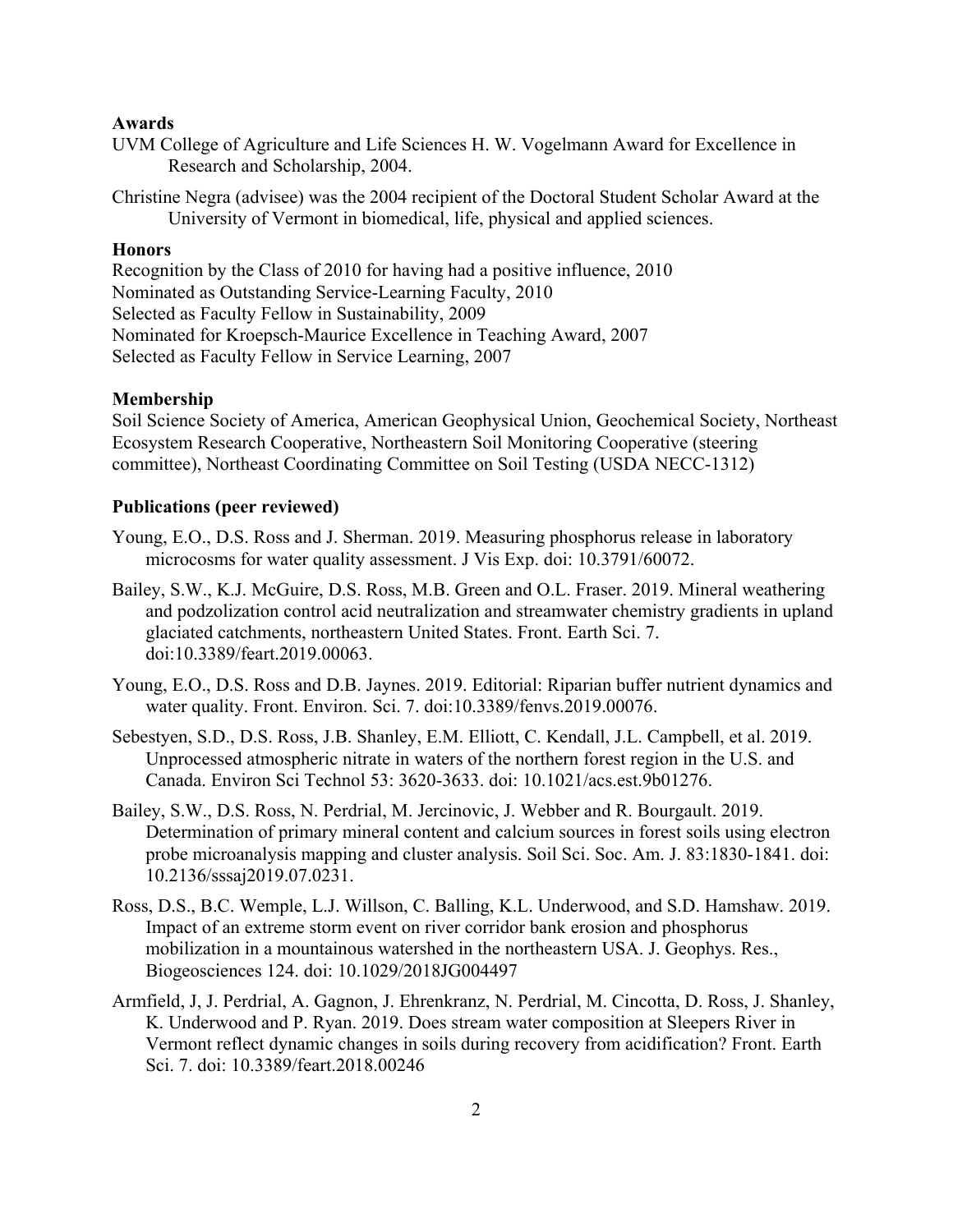- Perillo, V.L., D.S. Ross, B.C. Wemple, C. Balling, E.E. Lemieux. 2019. Stream corridor soil phosphorus availability in a forested/agricultural mixed land-use watershed. J. Environ. Qual. 48:185-192. doi: 10.2134/jeq2018.05.0186
- Young, E.O. and D.S. Ross. 2018. Phosphorus mobilization in flooded riparian soils from the Lake Champlain Basin, VT, USA. Frontiers: doi: 10.3389/fenvs.2018.00120
- Vidon, P, D.L. Karwan, A.S. Andres, S. Inamdar, S. Kaushal, J. Morrison, J. Mullaney, D.S. Ross, A.W. Schroth, J. B. Shanley and B. Yoon. 2018. In the path of the Hurricane: impact of Hurricane Irene and Tropical Storm Lee on watershed hydrology and biogeochemistry from North Carolina to Maine, USA. Biogeochemistry 137:351-364. doi: 10.1007/s10533- 018-0423-4
- Bourgault, R.R., D.S. Ross, S.W. Bailey, T.D. Bullen, K.J. McGuire and J.P. Gannon. 2017. Redistribution of soil metals and organic carbon via lateral flowpaths at the catchment scale in a glaciated upland setting. Geoderma 217:238-252. doi: 10.1016/j.geoderma.2017.05.039
- Gannon, J.P., K. J. McGuire, S.W. Bailey, R.R. Bourgault, D.S. Ross. 2017. Lateral water flux in the unsaturated zone: a mechanism for the formation of spatial soil heterogeneity in a headwater catchment. Hydrol. Process. doi: 10.1002/hyp.11279
- Gerson, J.R., C.T. Driscoll, J.D. Demers, A.K. Sauer, B.D. Blackwell, M.R. Montesdeoca, J.B. Shanley and D.S. Ross. 2017. Deposition of mercury in forests across a montane elevation gradient: elevational and seasonal patterns in methylmercury inputs and production. J. Geophys. Res. Biogeosci. 122:1922–1939. doi:10.1002/2016JG00372
- Wemple, B.C., G.E. Clark, D.S. Ross and D.M. Rizzo. 2017. Identifying the spatial pattern and importance of hydro-geomorphic drainage impairments on unpaved roads in the northeastern USA. Earth Surf. Process. Landf. doi: 10.1002/esp.4113
- Young, E.O., J.R. Giebel and D.S. Ross. 2017. Influence of controlled drainage and liquid dairy manure application on phosphorus leaching from intact soil cores. J. Environ. Qual. 46:80- 87. doi:10.2134/jeq2016.04.0158
- Lawrence, G.B., I.J. Fernandez, P.W. Hazlett, S.W. Bailey, D.S. Ross, T.R. Villars, A. Quintana, R. Ouimet, M.R. McHale, C.E. Johnson, R.D. Briggs, R.A. Colter, J. Siemion, O.L. Bartlett, O. Vargas, M.R. Antidormi, M.M. Koppers. 2016. Methods of soil resampling to monitor changes in the chemical concentrations of forest soils. J. Vis. Exp. 117: e54815, doi:10.3791/54815
- Knowles, M.E., D.S. Ross and J.H. Görres. 2016. Effect of the endogeic earthworm Aporrectodea tuberculata on aggregation and carbon redistribution in uninvaded forest soil columns. Soil Biology and Biochemistry 100: 192-200. doi:10.1016/j.soilbio.2016.06.016
- Kaur, A.J., D.S. Ross, J.B. Shanley and A.R. Yatzor. 2016. Enriched groundwater seeps in two Vermont headwater catchments are hotspots of nitrate turnover. Wetlands 36(2):237-249. doi: 10.1007/s13157-016-0733-z
- Young, Eric O., D.S. Ross, B.R. Hoskins. 2017. Phosphorus in Morgan soil test extracts measured by molybdate colorimetric and inductively coupled plasma spectroscopy methods. Commun. Soil Sci. Plant Anal. 48:2434-2446 doi: 10.1080/00103624.2017.1411936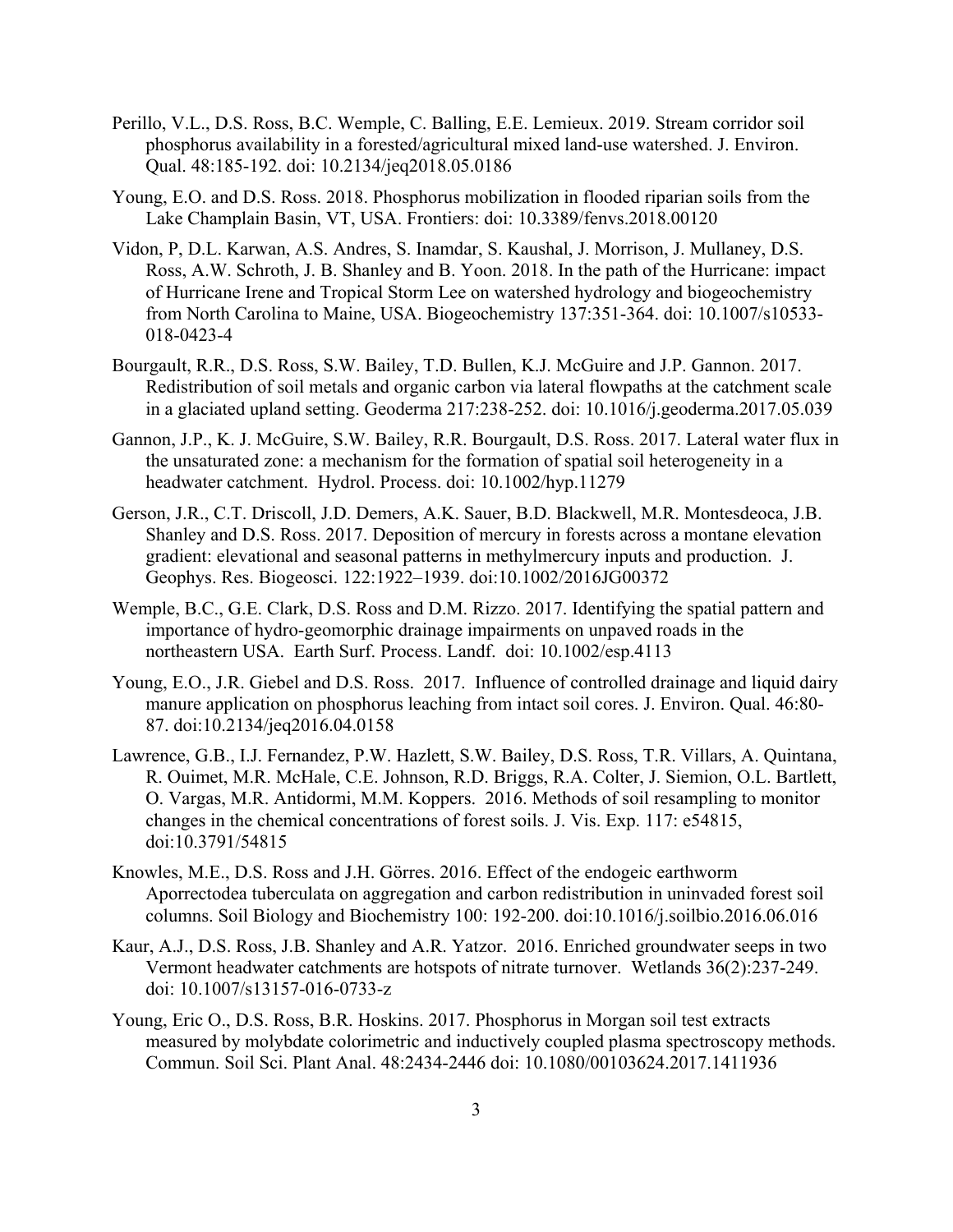- Young, E.O. and D.S. Ross. 2016. Total and labile phosphorus concentrations as influenced by riparian buffer soil properties. J. Environ. Qual. 45:294-304 doi: 10.2134/jeq2015.07.0345
- Villars, T.D., S.B. Bailey and D.S. Ross. 2015. Four soil orders on a Vermont mountaintop one-third of the world's soil orders in a 2500-square-meter research plot. Soil Horizons 56(6): doi: 10.2136/sh15-06-0013
- Ishee, E.R., D.S. Ross, K.M. Garvey, R.R. Bourgault, C.R. Ford. 2015. Phosphorus contribution from eroding streambank soils of Vermont's Lake Champlain Basin. J. Environ. Qual. 44(6):1745-1753. doi:10.2134/jeq2015.02.0108
- Ross, D.S., S.W. Bailey, R.D. Briggs, J. Curry, I.J. Fernandez, G. Fredriksen, C.L. Goodale, P.W. Hazlett, P.R. Heine, C.E. Johnson, J.T. Larson, G.B. Lawrence, R.K. Kolka, R. Ouimet, D. Paré, D.D. Richter, C.D. Shirmer, R.A. Warby. 2015. Inter-laboratory variation in the chemical analysis of acidic forest soil reference samples from eastern North America. Ecosphere 6(5):73. http://dx.doi.org/10.1890/ES14-00209.1.
- Bourgault, R., D.S. Ross and S.W. Bailey. 2015. Chemical and morphological distinctions between vertically and laterally developed spodic horizons at Hubbard Brook, NH. Soil Sci. Soc. Am. J. 79(2):428-439. doi:10.2136/sssaj2014.05.0190.
- Bailey, S.W., P.A. Brousseau, K.J. McGuire and D.S. Ross. 2014. Influence of landscape position and transient water table on soil development and carbon distribution in a steep, headwater catchment. Geoderma 226–227:279–289. doi:10.1016/j.geoderma.2014.02.017.
- Ross, D.S., H.C. Hales and A. Lanzirotti. 2013. Oxidation of added Mn(II) in soils observed by XANES spectroscopy and Cr(III) oxidation. Soil Sci. Soc. Am. J. 77: 1996-2003. doi:10.2136/sssaj2013.04.0151
- Young, E.O., D.S. Ross, B.J. Cade-Menun and C.W. Liu. 2013. Phosphorus speciation in riparian soils: a phosphorus-31 nuclear magnetic resonance spectroscopy and enzyme hydrolysis study. Soil Sci. Soc. Am. J. 77(5): 1636-1647. doi:10.2136/sssaj2012.0313.
- Lawrence, G.B, I.J. Fernandez, D. deB. Richter, D.S. Ross, P.W. Hazlett, S.W. Bailey, R. Oiumet, R. Warby, A.E. Johnson, H. Lin, A.G. Lapenis, T. Sullivan, J. Kaste. 2013. Measuring environmental change by repeated soil sampling: a North American perspective. J. Environ. Qual. 42(3):623-639. doi:10.2134/jeq2012.0378.
- Juillerat, J.I., D.S. Ross and M.S. Banks. 2012. Mercury in litterfall and upper soil horizons in forested ecosystems in Vermont, USA. Environ. Toxicol. Chem. 31(8): 1720-1729. DOI: 10.1002/etc.1896.
- Ross, D.S., J.B. Shanley, J.L. Campbell, G.B. Lawrence, S.W. Bailey, G.E. Likens, B. Wemple, G. Fredriksen, and A.E. Jamison. 2012. Spatial patterns of soil nitrification and nitrate export from forested headwaters in the northeastern USA. J. Geophys. Res. 117, G01009, 14 pp. DOI: 10.1029/2011JG001740.
- Young, E.O., D.S. Ross, C. Alves, and T. Villars. 2012. Influence of soil series on phosphorus forms and availability at two riparian sites in the Lake Champlain Basin (Vermont). J. Soil Water Conserv. 67(1):1-7. DOI: 10.2489/jswc.67.1.1.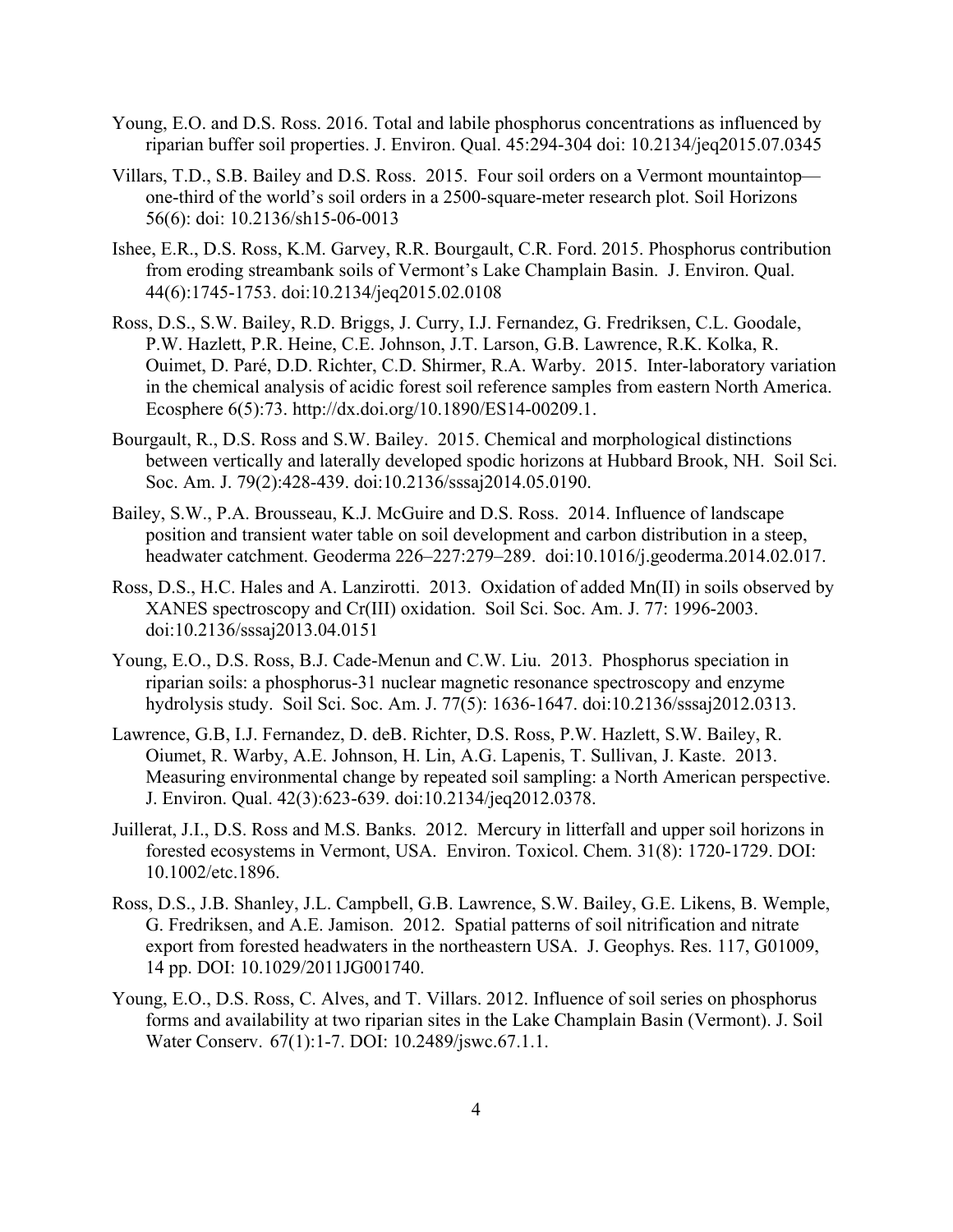- Ross, D.S., S.W. Bailey, G.B. Lawrence, J.B. Shanley, G. Fredriksen, A.E. Jamison and P.A. Brousseau. 2011. Near-surface soil carbon, C/N ratio and tree species are tightly linked across northeastern USA watersheds. For. Sci. 57(6):460-469.
- Ross, D.S. and B.C. Wemple. 2011. Soil nitrification in a large forested watershed, Ranch Brook (Vermont), mirrors patterns in smaller northeastern USA catchments. For. Ecol. Manage. 262:1084-1093. DOI: 10.1016/j.foreco.2011.06.002.
- Kaur, A.J., D.S. Ross and G. Fredriksen. 2010. Effect of soil mixing on nitrification rates in soils of two deciduous forests of Vermont, USA. Plant & Soil 331:289–298. DOI: 10.1007/s11104-009-0253-1.
- Jokela, W.E, D.S. Ross and J. P. Tilley. 2010. Manure nutrient content on Vermont dairy farms: long-term trends and relationships. Commun. Soil Sci. Plant Anal. 41(5): 623-637. DOI: 10.1080/00103620903531193.
- Ross, D.S., B.C. Wemple, A.E. Jamison, G. Fredriksen, J.B. Shanley, G.B. Lawrence, S.W. Bailey and John L. Campbell. 2009. A cross-site comparison of factors influencing soil nitrification rates in northeastern USA forested watersheds. Ecosystems 12:158-178. DOI:10.1007/s10021-008-9214-4.
- Ross, D.S., G. Matshonat and U. Skyllberg. 2008. Cation exchange in forest soils: the need for a new perspective. Eur. J. Soil Sci. 59(6):1141-1159. DOI: 10.1111/j.1365- 2389.2008.01069.x.
- Gotelli, N.J., P.J. Mouser, S.P. Hudman, S.E. Morales, D.S. Ross, and A.M. Ellison. 2008. Geographic variation in nutrient availability, stoichiometry, and metal concentrations of plants and pore-water in ombrotrophic bogs in New England, USA. Wetlands 28(3):827- 840. DOI: 10.1672/07-165.1.
- Hales, H.C. and D.S. Ross. 2008. Drastic short-term changes in the isotopic composition of soil nitrate in forest soil samples. Soil Sci. Soc. Am. J. 72(6):1645-1652. DOI: 10.2136/ sssaj2006.0293.
- Ross, D.S. 2007. A carbon-based method for estimating the wetness of forest surface soil horizons. Can. J. For. Res. 37:846-852.
- Wemple, B., J. Shanley, J. Denner, D. Ross and K. Mills. 2007. Hydrology and water quality in two mountain basins of the northeastern US: assessing baseline conditions and effects of ski area development. Hydrol. Process. 21:1639-1650. DOI: 10.1002/hyp.6700.
- Weber, D., Drizo, A., Twohig, E., Bird, S. and Ross, D. 2007. Upgrading constructed wetlands phosphorus reduction from a dairy effluent using EAF steel slag filters. Water Sci. Technol. 56:135-144.
- Hales, H.C., D.S. Ross and A. Lini. 2007. Isotopic signature of nitrate in two contrasting watersheds of Brush Brook, VT. Biogeochemistry 84:51-66. DOI 10.1007/s10533-007- 9074-6.
- Ross, D.S., G. Fredriksen, A.E. Jamison, B.C. Wemple, S.W. Bailey, J.B. Shanley, and G.B. Lawrence. 2006. One-day rate measurements for estimating net nitrification potential in humid forest soils. Forest Ecol. Manage. 230:91-95.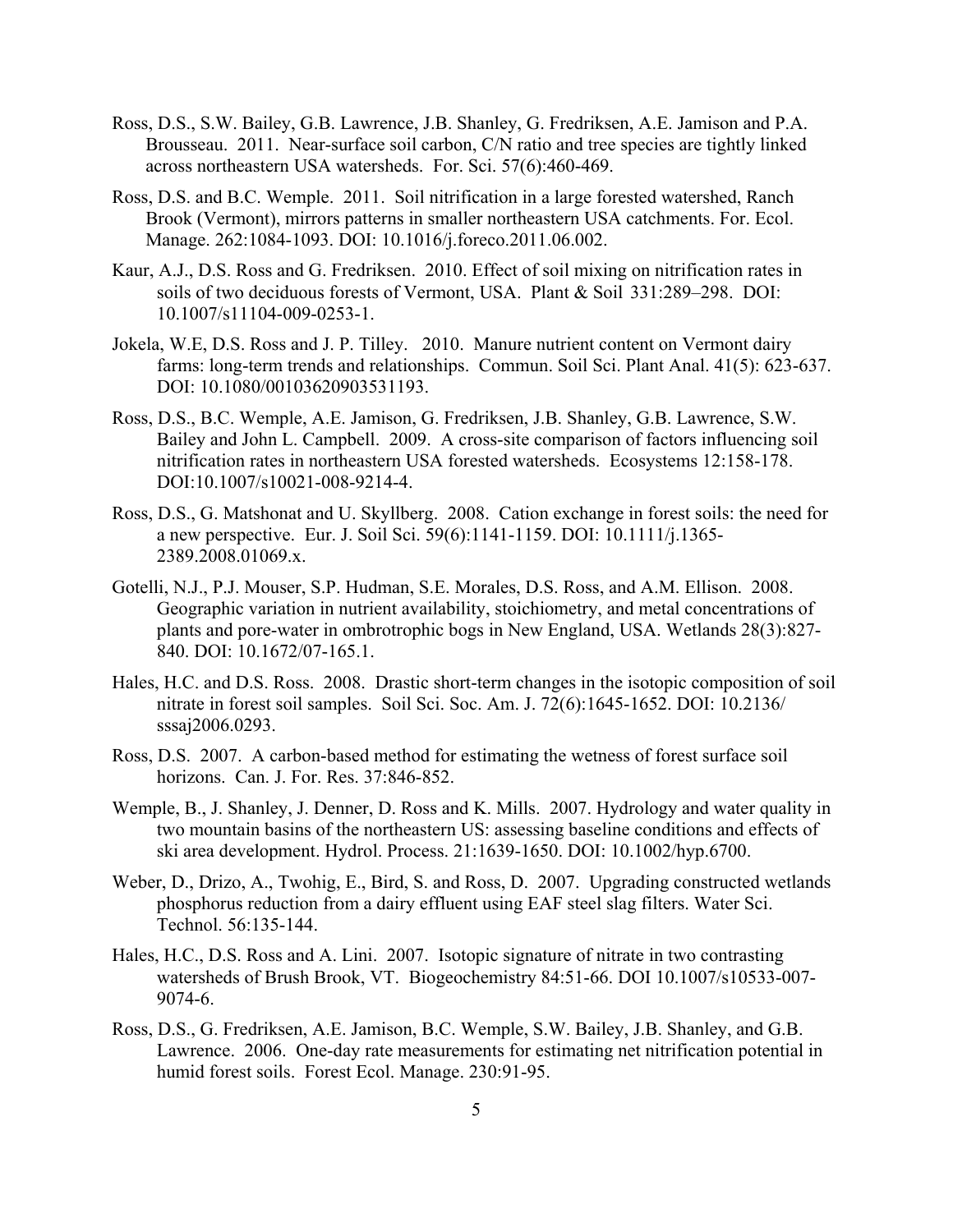- Pardo, L.H., P. H. Templer, C. L. Goodale, S. Duke, P. M. Groffman, M. B. Adams, P. Boeckx, J. Boggs, J. Campbell, B. Colman, J. Compton, B. Emmett, P. Gundersen, Kjønaas, G. Lovett, M. Mack, A. Magill, M. Mbila, M. J. Mitchell, G. McGee, S. McNulty, K. Nadelhoffer, S. Ollinger, D. Ross, H. Rueth, L. Rustad, P. Schaberg, S. Schiff, P. Schleppi, J. Spoelstra and W. Wessel. 2006. Regional assessment of N saturation using foliar and root  $\delta^{15}N$ . Biogeochemistry 80(2):143-171.
- Morales, S.E., P.J. Mouser, N. Ward, S.P. Hudman, N. J. Gotelli, D.S. Ross and T.A. Lewis. 2006. Comparison of bacterial communities in New England *Sphagnum* bogs using terminal restriction fragment length polymorphism (T-RFLP). Microbiol. Ecol.52(1): 34- 44.
- Hayden, M.J. and D.S. Ross. 2005. Denitrification as a nitrogen removal mechanism in a Vermont peatland. J. Environ. Qual. 34:2052-2061.
- Negra, C., D.S. Ross, and A. Lanzirotti. 2005. Soil manganese oxides and trace metals: competitive sorption and microfocused synchrotron X-ray fluorescence mapping. Soil Sci. Soc. Am. J. 69:87-95.
- Negra, C., D.S. Ross, and A. Lanzirotti. 2005. Oxidizing behavior of soil manganese: interactions among abundance, oxidation state, and pH. Soil Sci. Soc. Am. J. 69:353-361.
- Ross, D.S., G.B. Lawrence, and G. Fredriksen. 2004. Mineralization and nitrification patterns at eight northeastern us forested research sites. Forest Ecol. Manage. 188:317-335.
- Ross, D.S. and H.C. Hales. 2003. Sampling-induced increases in net nitrification in the Brush Brook (Vermont) watershed. Soil Sci. Soc. Am. J. 67, 318-326.
- Ross, D.S., R.J. Bartlett, and H. Zhang. 2001. Photochemically induced formation of the "Al13" tridecameric polycation in the presence of Fe(III) and organic acids. Chemosphere 44:827- 832.
- Ross D.S., H.C. Hales, G.C. Shea-McCarthy, and A. Lanzirotti. 2001. Sensitivity of soil Mn oxides: drying and storage cause reduction. Soil Sci. Soc. Am. J. 65:736-743.
- Ross D.S., H.C. Hales, G.C. Shea-McCarthy, and A. Lanzirotti. 2001. Sensitivity of soil Mn oxides: XANES spectroscopy may cause reduction. Soil Sci. Soc. Am. J. 65:744-752.
- Young, E.O. and D.S. Ross. 2001. Phosphate release from seasonally flooded soils: a laboratory microcosm study. J. Environ. Qual. 30:91-101.
- Ross, D.S. and R.J. Bartlett. 1997. Charge fingerprints of forest organic horizons from northeastern USA. Aust. J. Soils Res. 35: 553-564.
- Ross, D.S., M.B. David, G.B. Lawrence, and R.J. Bartlett. 1996. Exchangeable hydrogen explains the pH of Spodosol Oa horizons. Soil Sci. Soc. Am. J. 60: 1926-1932.
- Ross, D.S. and R.J. Bartlett. 1996. Field-extracted Spodosol solutions and soils: aluminum, organic carbon, and pH interrelationships. Soil Sci. Soc. Am. J. 60:589-595.
- Ross, D.S. and R.J. Bartlett. 1995. Apparent pH independence of charge in forest organic surface soil horizons. Water Air Soil Pollut. 85:1113-1118.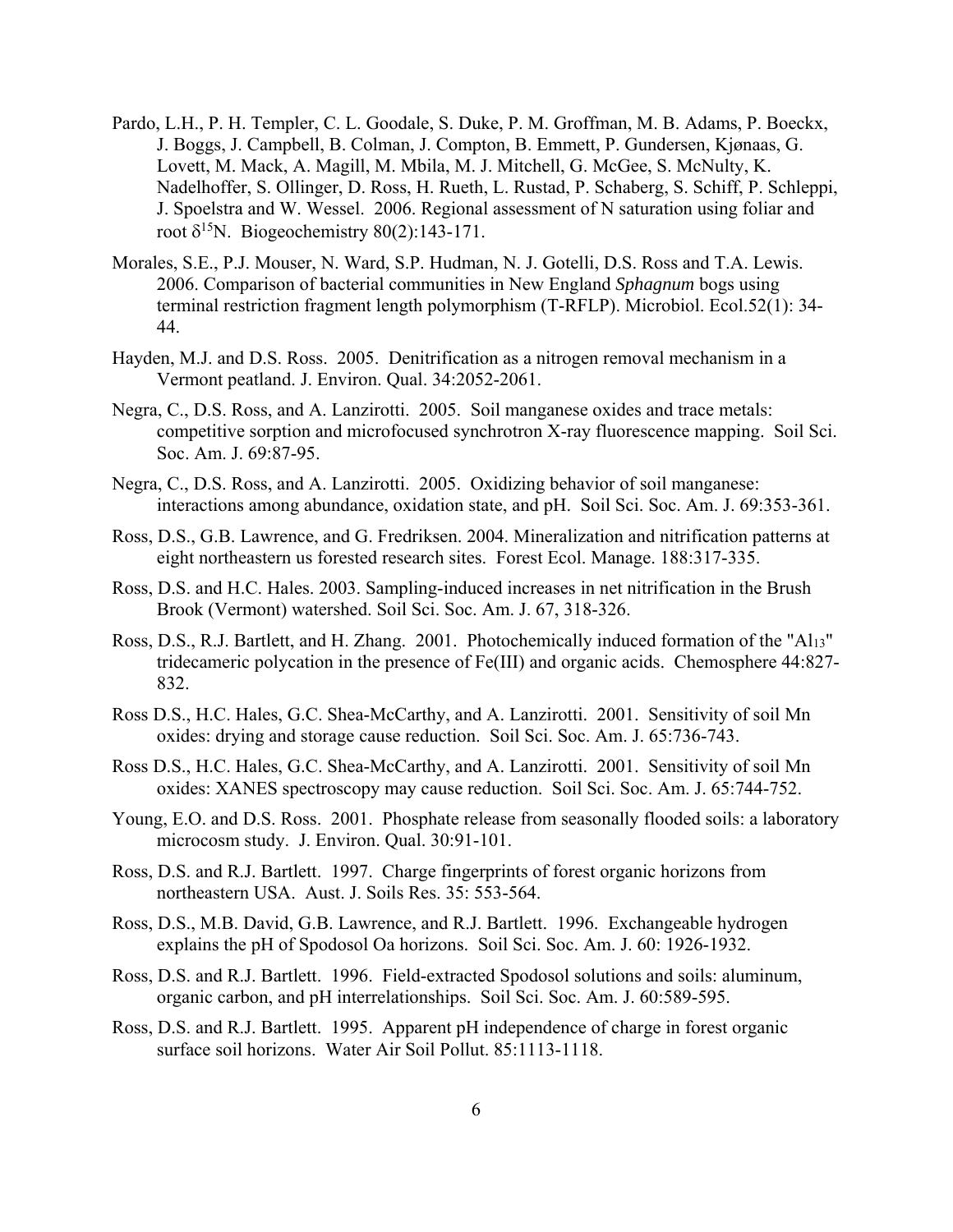- Ross, D.S., R.J. Bartlett, F.R. Magdoff, and G.J. Walsh. 1994. Flow path studies in forested watersheds of headwater tributaries of Brush Brook, Vermont. Water Resour. Res. 30:2611-2618.
- Ross, D.S., T.R. Wilmot, and J. Larsen. 1994. Testing sugarbush soils: effects of sample storage and drying. Commun. Soil Sci. Plant Anal. 25: 2899-2908.
- Ross, D.S. 1993. Comment on "Solution sulfate chemistry in three sulfur-retentive Hydrandepts". Soil Sci. Soc. Am. J. 57:293
- Ross, D.S. and R.J. Bartlett. 1992. Ionic strength effects on acidity and cations leached from forest floor cores. Soil Sci. Soc. Am. J. 56:1796-1799.
- Hunter, D. and D.S. Ross. 1991. Evidence for a phytotoxic hydroxy-aluminum polymer in organic soil horizons. Science 251:1056-1058.
- Ross, D.S., R.J. Bartlett, and F.R. Magdoff. 1991. Exchangeable cations and the pH independent distribution of cation exchange capacities in Spodosols of a forested watershed. In R.J. Wright, V.C. Baligar, and R.P. Murmann (eds.). Plant-soil interactions at low pH. pp 81-92. Kluwer Academic Publishers, the Netherlands.
- Ross, D.S. and R.J. Bartlett. 1990. Effects of extraction methods and sample storage on properties of solutions obtained from forested Spodosols. J. Environ. Qual. 19:108-113.
- Bartlett, R.J. and D.S. Ross. 1988. Colorimetric determination of oxidizable carbon in acid soil solutions. Soil Sci. Am. J. 52:1191-1192.
- Bartlett, R.J., D.S. Ross, and F.R. Magdoff. 1987. A simple kinetic fractionation of reactive aluminum in soil "solutions". Soil Sci. Soc. Am. J. 51:1479-1482.
- Magdoff, F.R., R.J. Bartlett, and D.S. Ross. 1987. Soil pH buffering and acidification of forest soils. Soil Sci. Soc. Am. J. 51:1384-1386.
- Ross, D.S., R.J. Bartlett, and F.R. Magdoff. 1986. Determination of aluminum in forest soil leachate. Atomic Spectroscopy 7: 158-160.
- Magdoff, F.R., D. Ross, and J. Amadon. 1984. A soil test for nitrogen availability to corn. Soil Sci. Soc. Am. J. 48:1301-1304
- Murphy, W.M., D.T. Dugdale, and D.S. Ross. 1983. Problems in predicting legume fertility needs in steepland pasture improvement with soil tests. Commun. Soil Sci. Plant Anal. 14:1193-1200.
- Murphy, W.M., D.T. Dugdale, and D.S. Ross. 1983. Fertilizer and lime-pelleted seed requirements of white clover for improving permanent pastures. Grass Forage Sci. 39:281- 284.
- Ross, D.S. and R.J. Bartlett. 1981. Evidence for nonmicrobial oxidation of manganese in soil. Soil Sci. 132:153-160.
- Ross, D.S., R.E. Sjogren, and R.J. Bartlett. 1981. Behavior of chromium in soils: IV. Toxicity to microorganisms. J. Environ. Qual. 10:145-148.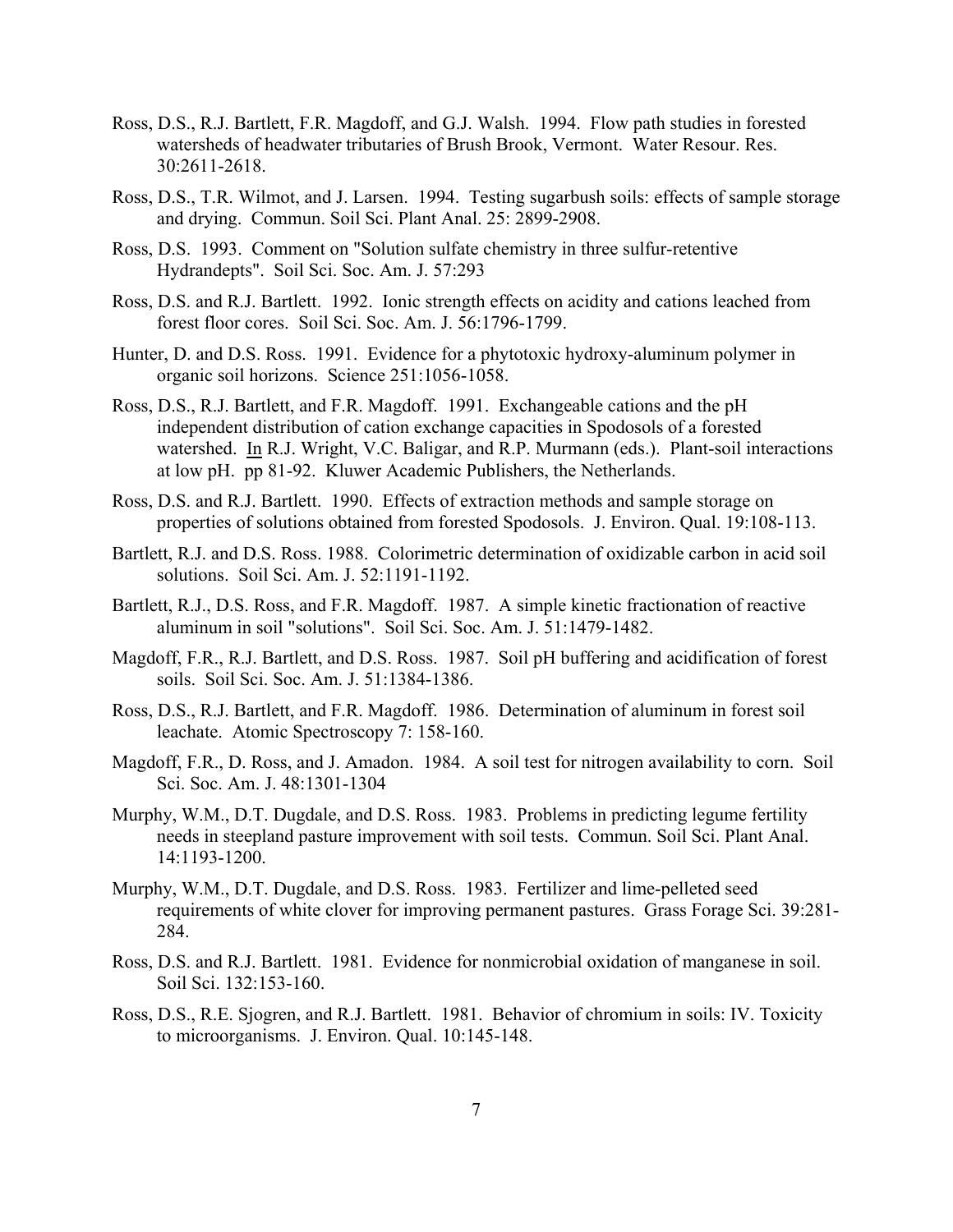#### **Publications (book chapter)**

- Drizo, A., Seitz, E., Twohig, E., Weber, D., Bird, S. and Ross, D. 2008. The role of vegetation in phosphorus removal by cold climate constructed wetland: the effects of aeration and growing season. pp. 236-251*. In* Vymazal, J. (ed) Wastewater treatment, plant dynamics and management in constructed and natural wetlands, Springer Publishing.
- Bartlett, R.J. and D.S. Ross. 2005. Redox processes in soil. pp. 461-487. *In* D.L. Sparks (ed) Chemical processes in soil. Amer. Soc. Agron., Madison, WI.

#### **Publications (non-refereed)**

- Ross, D.S. and Q. Ketterings. 2011. Recommended methods for determining soil cation exchange capacity. *In* A. Wolf and J. McGrath (ed) Recommended soil testing procedures for the northeastern United States, 3rd ed. Northeastern Regional Publication No. 493, http://ag.udel.edu/extension/agnr/soiltesting.htm
- Hoskins, B. and D.S. Ross. 2011. Sample preparation and extraction. *In* A. Wolf and J. McGrath (ed) Recommended soil testing procedures for the northeastern United States, 3rd ed. Northeastern Regional Publication No. 493, http://ag.udel.edu/extension/agnr/soiltesting.htm
- Griffin, G., W. Jokela, D. Ross, D. Pettinelli, T. Morris and A. Wolf. 2011. Recommended nitrate tests. *In* A. Wolf and J. McGrath (ed) Recommended soil testing procedures for the northeastern United States, 3rd ed. Northeastern Regional Publication No. 493, http://ag.udel.edu/extension/agnr/soiltesting.htm
- Sleeper, D. et al. 2009. Vermont's changing forests: Key findings on the health of forested ecosystems from the Vermont Monitoring Cooperative. Vermont Monitoring Cooperative. Release date: 10/26/09. http://www.uvm.edu/vmc/documents/synthesisReport.pdf
- Ross, D.S. 2006. Research and monitoring: Linking soil and stream processes. Vermont Monitoring Newsletter Winter 2006, Volume 11, Number 1.
- Jokela, W., F. Magdoff, R. Bartlett, S. Bosworth and D. Ross. 2004. Nutrient recommendations for field crops in Vermont. UVM Extension Br. 1390, 23 p.
- Ross, D.S., C. Negra, and A. Lanzirotti. 2001. Association of lead with soil manganese oxides. Science Highlights, National Synchrotron Light Source Activity Report, 2.34-39.
- Ross, D.S., H.C. Hales, G.C. Shea-McCarthy. 1998. Oxidation of added Mn(II) by soil Mn oxides. National Synchrotron Light Source Activity Report.
- Ross, D.S., H.C. Hales, G.C. Shea-McCarthy. 1997. Reduction of Soil Mn Oxides During XANES Studies. National Synchrotron Light Source Activity Report.
- Ross, D.S. 1995. Recommended methods for determining soil cation exchange capacity. *In* J.T. Sims and A. Wolf (ed.) Recommended soil testing procedures for the northeastern United States, 2nd ed. Northeastern Regional Publication No. 493, Univ. of Delaware Press.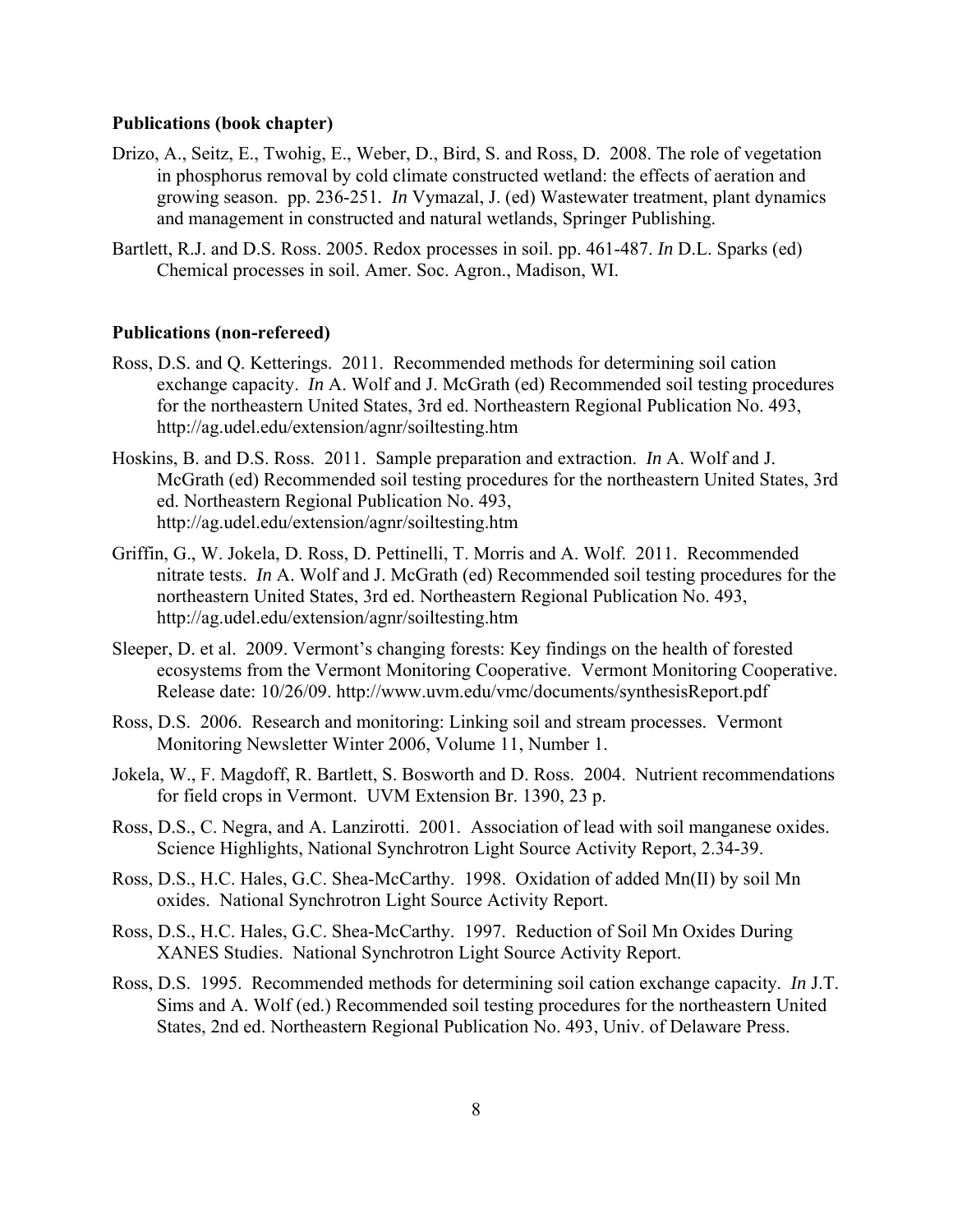- Hoskins, B. and D.S. Ross. 1995. Sample preparation and extraction. *In* J.T. Sims and A. Wolf (ed.) Recommended soil testing procedures for the northeastern United States, 2nd ed. Northeastern Regional Publication No. 493, Univ. of Delaware Press.
- Griffin, G., W.E. Jokela, and D.S. Ross. 1995. Recommended soil nitrate-N tests. *In* J.T. Sims and A. Wolf (ed.) Recommended soil testing procedures for the northeastern United States, 2nd ed. Northeastern Regional Publication No. 493, Univ. of Delaware Press.

## **Grants Received**

- Ross, D.S., H.M. Darby, S.E. Hurley, J.W. Faulkner, E.D. Roy, E.C. Adair and A.T. Classen. Acquisition of an ICP-OES for a multiuser facility. USDA AFRI. \$49,975. 4/1/2019- 3/31/2020.
- Faulkner, J.W., D.S. Ross and K. Workman. Improving our understanding of interactions between BMPs, tile drainage, and P losses in subsurface and surface runoff. Lake Champlain Sea Grant. \$149,997. 3/1/2019-2/28/2021.
- Wemple, B, R. Diehl, K. Underwood and D. Ross. Evaluating floodplain potential for sediment and nutrient retention: Development of a framework to assist in Lake Champlain Basin planning. Lake Champlain Basin Program. \$168,076. 10/1/18-9/30/20.
- Ross, D.S. and J.W. Faulkner. Equipment for phosphorus in tile drainage study. College of Agriculture / Extension Seed Grant. \$4,895. 3/1/2018-2/28/2019.
- Ross, D.S. Phosphorus export and speciation from tile drained agricultural soils of Vermont's Lake Champlain Basin. USDA Hatch. \$60,450. 10/1/17-9/30/20.
- Ross, D.S. and S.W. Bailey (with K. McGuire, B. Strahm, M. Schreiber of Virginia Tech.). Collaborative Research: Lateral weathering gradients typify critical zone architecture in glaciated catchments. NSF Low Temperature Geochemistry and Geobiology. \$189,176 (UVM), \$332,716 (Virginia Tech.). 9/1/2017-8/31/2019
- Ross, D.S., B.C. Wemple and V.L. Perillo. Phosphorus export from forested watersheds in the Missisquoi Basin. USGS Water Center. \$10,000. 3/1/17-2/28/18.
- Van Houten et al. VT EPSCoR RII Track I Submission: Lake Champlain Basin Resilience to Extreme Events (BREE). NSF EPS Award #1556770. \$20M. 6/1/2016-5/31/21.
- Ross, D.S., B.C. Wemple, N.Patch and G. Sabourin. Quantifying soil phosphorus concentrations and stream loads in forested watersheds of Vermont: implications for water quality protection. Northern States Research Cooperative Theme 1. \$10,000. 9/1/2015- 5/31/2016.
- Faulkner, J.W., D. Ross, S. Bosworth, H. Darby, J. Carter, J. Tilley. Revision of the Vermont Phosphorus Index for Improved Nutrient Management and Water Quality. USDA-NRCS Vermont Conservation Innovation Grant. \$150,051. 1/1/2106-12/31/2016.
- Ross, D.S. Organic phosphorus transformations in stream corridor agricultural soils of Vermont's Lake Champlain Basin. USDA Hatch. \$60,000. 10/1/2014-9/30/2017.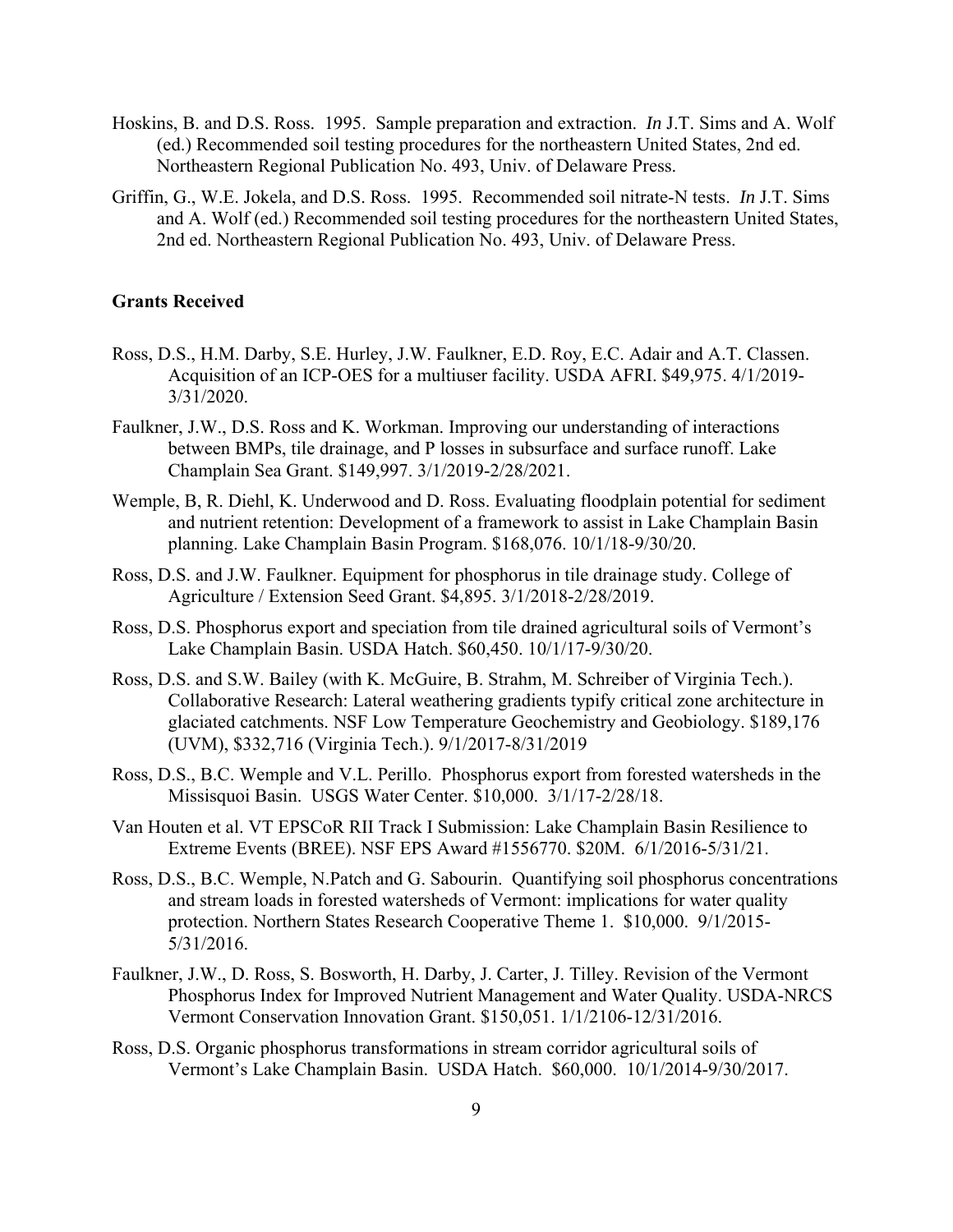- Driscoll, C.T., J.D. Demers, D.S. Ross, J.B. Shanley and A.K. Sauer. Assessing biological mercury hotspots in montane ecosystems of the Northern Forest. Northern States Research Cooperative Theme 4. \$114,797. 7/1/2014-5/31/2017.
- Ross, D.S. and B.C. Wemple. Organic phosphorus forms and transformations in Lake Champlain stream corridor soils. Vermont Water Center (USGS). \$80,000. 3/1/2014- 2/28/2016.
- Ross, D.S., J.H. Görres, C.M. Danks, S.H. Wilmot and C.v.H. Cogbill. Earthworm and land-use legacy effects on belowground carbon in the managed northern forest. Northern States Research Cooperative Theme 1. \$73,072. 6/26/2012-9/30/2015.
- Wemple, B.C. and D.S. Ross. Evaluating effectiveness of BMP implementation on gravel roads to reduce sediment and phosphorus runoff. Vermont Water Center (USGS) and VT ANR. \$86,443. 3/1/2012-2/28/2014.
- Van Houten, J. and K. Chu. Adaptation to climate change in the Lake Champlain Basin: New understanding through complex systems modeling. NSF EPSCoR. \$20M. 9/1/2011- 8/21/2016 (Ross is one of the funded investigators).
- Ross, D.S. Carbon and nutrient dynamics in Vermont's forested and agricultural soils. USDA Hatch. \$60,000. 10/1/2012-9/30/2015.
- Ross, D.S. Determining phosphorus release potential from eroding streambank sediments in the Lake Champlain Basin of Vermont. Vermont Water Center (USGS). \$19,989. 3/6/2011-3/4/2012.
- McGuire, K.J., S.W. Bailey, T.D. Bullen and D.S. Ross. Collaborative Research: Landform controls on hydrologic flowpaths and pedogenesis explain solute retention and export from pedon to catchment scales. NSF Hydrology. \$422,307 (\$84,305 UVM). 8/15/2010-7/31/2013.
- Wemple, B.C., L. Morrissey, D.M. Rizzo, D.S. Ross. Assessing road drainage impacts to Lake Champlain water quality. Lake Champlain Basin Program. \$99,313. 9/1/2010- 8/31/2012.
- Sebestyen, S.D., D.S. Ross and J.B. Shanley. A survey of nitrate isotopes to detect atmospheric nitrate inputs to stream and soil waters of forested watersheds in the northeastern USA. Northern States Research Cooperative, Theme 2. \$14,919. 7/1/2010-9/30/2012.
- Gilker, R. E., D. Ross, J. Gorres, A. Matthews and J. Colby. Increasing carbon sequestration in Vermont pastures. USDA Conservation Innovation Grant – Vermont. \$74,881. 9/1/2009- 8/31/2012.
- Ross, D.S. and J. Juillerat. Mercury litterfall deposition in the northern forest: influence of tree species and earthworms. Northern States Research Cooperative, Theme 1 Graduate Research Assistant Grant. \$25,000. 7/1/2009-12/31/2010.
- Ross, D.S. and E.O. Young. Estimating soil phosphorus concentrations along erodible stream corridors in Chittenden County, Vermont. Vermont Water Center (USGS), VT Agency of Natural Resources and the Linthilac Foundation. \$73,784. 3/1/2009-2/28/2011.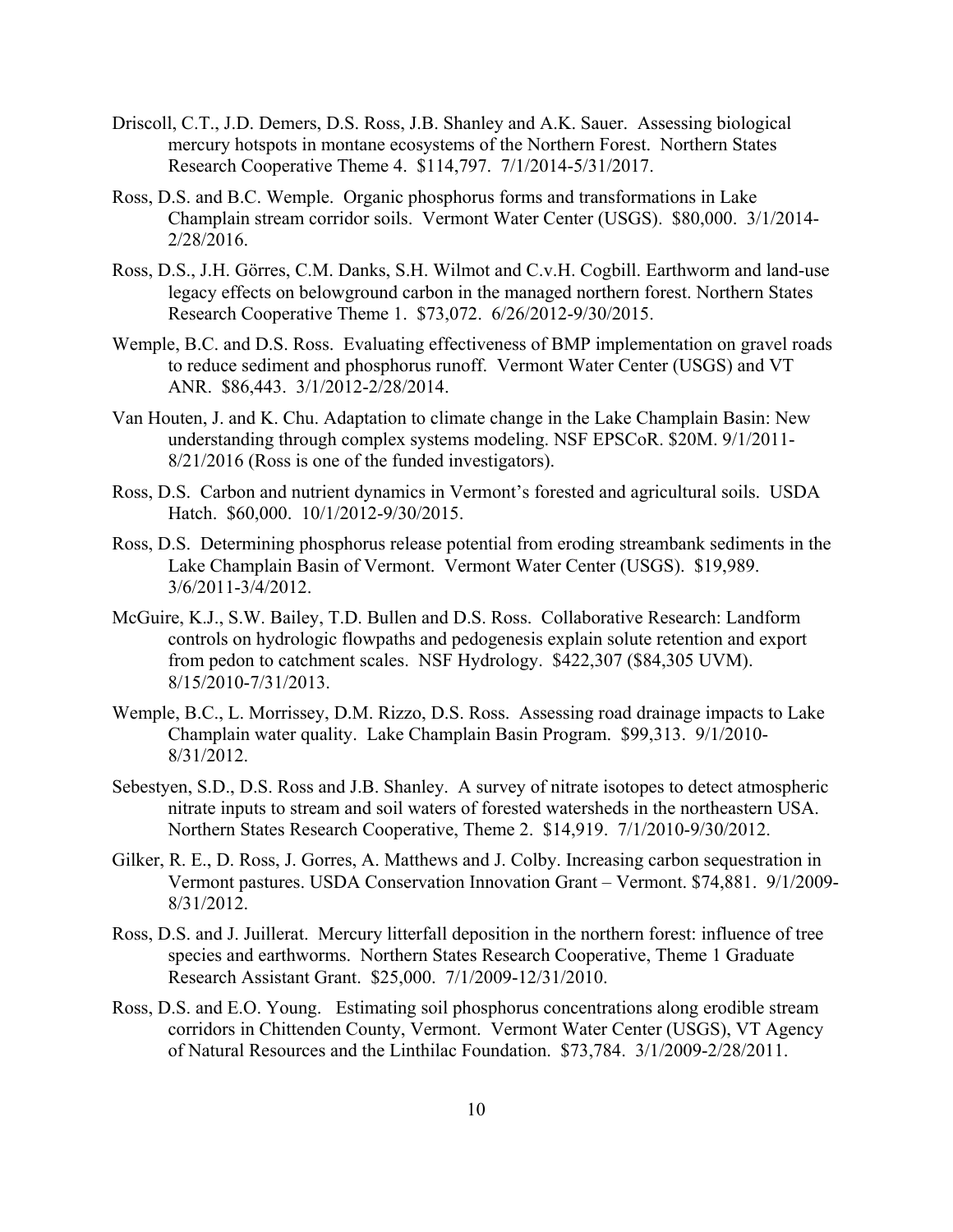- Ross, D.S. Quantifying carbon pools, sequestration potential, and reactivity in Vermont soils. USDA Hatch. \$45,000, 10/1/2008-9/30/2011.
- Ross, D.S. Analysis of long-term forest soils monitoring at Mt. Mansfield and Lye Brook Wilderness Area. Vermont Monitoring Cooperative. \$15,000, 1/1/2009-12/31/2009.
- Ross, D.S. and E.O. Young. Soil phosphorus landscape variability and soil mapping in a stream corridor of the Northern Lake Champlain watershed. Vermont Water Center (USGS) and VT Agency of Natural Resources. \$48,052, 3/1/2008-2/28/2009.
- Ross, D.S. and S. Wilmot. Soil carbon and other quality indicators in managed northern forests. Northern States Research Cooperative, Theme 1. \$99,442, 8/1/2007-7/30/2009.
- Drizo, A., Druschel, G., Ross, D. USDA Special Hatch Project. Constructed Wetlands Center for Research, Education, and Outreach at the University of Vermont: pollutant removal processes and mechanisms. 9/1/2007-3/31/2009. \$165,013.
- Ross, D.S. and S.B. Bailey. Determining forest soil calcium supplies: a reconciled chemical and mineralogical approach. Northern States Research Cooperative, Theme 2. \$57,500, 7/6/2006-6/30/2008.
- Ross, D.S., J.P. Tilley, E.O. Young, and K. Underwood. Phosphorus availability from the soils along two streams of the Lake Champlain Basin: mapping, characterization and seasonal mobility. USGS/VT ANR. \$56,776, 3/06/2006-3/05/2007.
- Wemple, B.C., D.S. Ross and J.B. Shanley. Enhancing the Mt. Mansfield paired-watershed study through detailed field measurements and infrastructure development. Linthilac Foundation. \$29,809, 9/1/2006-8/31/2008.
- Ross, D.S. Long-term forest soils monitoring at Mt. Mansfield and Lye Brook Wilderness Area. Vermont Monitoring Cooperative. \$5,000, 1/1/2006-12/31/2006.
- Ross, D.S. Nitrogen movement through Vermont forest ecosystems impacted by N deposition. USDA Hatch. \$43,500, 10/1/2005-9/30/2008.
- Drizo, A. and D.S. Ross. Phosphorus removal from dairy effluents using constructed wetlands and active filters technology. USDA NRCS. \$85,000. 7/1/2005 - 6/30/2006.
- Drizo, A., D.S. Ross and T.A. Lewis. Constructed Wetlands Center for Research, Education, and Outreach at the University of Vermont. USDA-CSREES \$162,200. 7/1/2005-6/30/2006.
- Drizo, A., M. Vayda and D.S. Ross. Alternative Technologies for P Removal from Agricultural Effluents. USDA-CSREES. \$86,412. 9/15/2005-8/15/2007.
- Wemple, B.C., D.S. Ross and J.B. Shanley. Understanding Spatial Patterns in Stream Nitrate Yield in Watersheds of the Northeastern U.S. VT EPSCoR graduate student support. \$25,000 1/1/2005-12/31/2005.
- Ross, D.S. and S.B. Bailey. Determining the mineralogical identity of occult calcium in forest soils of the northeast. Northern States Research Cooperative. \$37,810, 6/1/2004- 7/31/2006.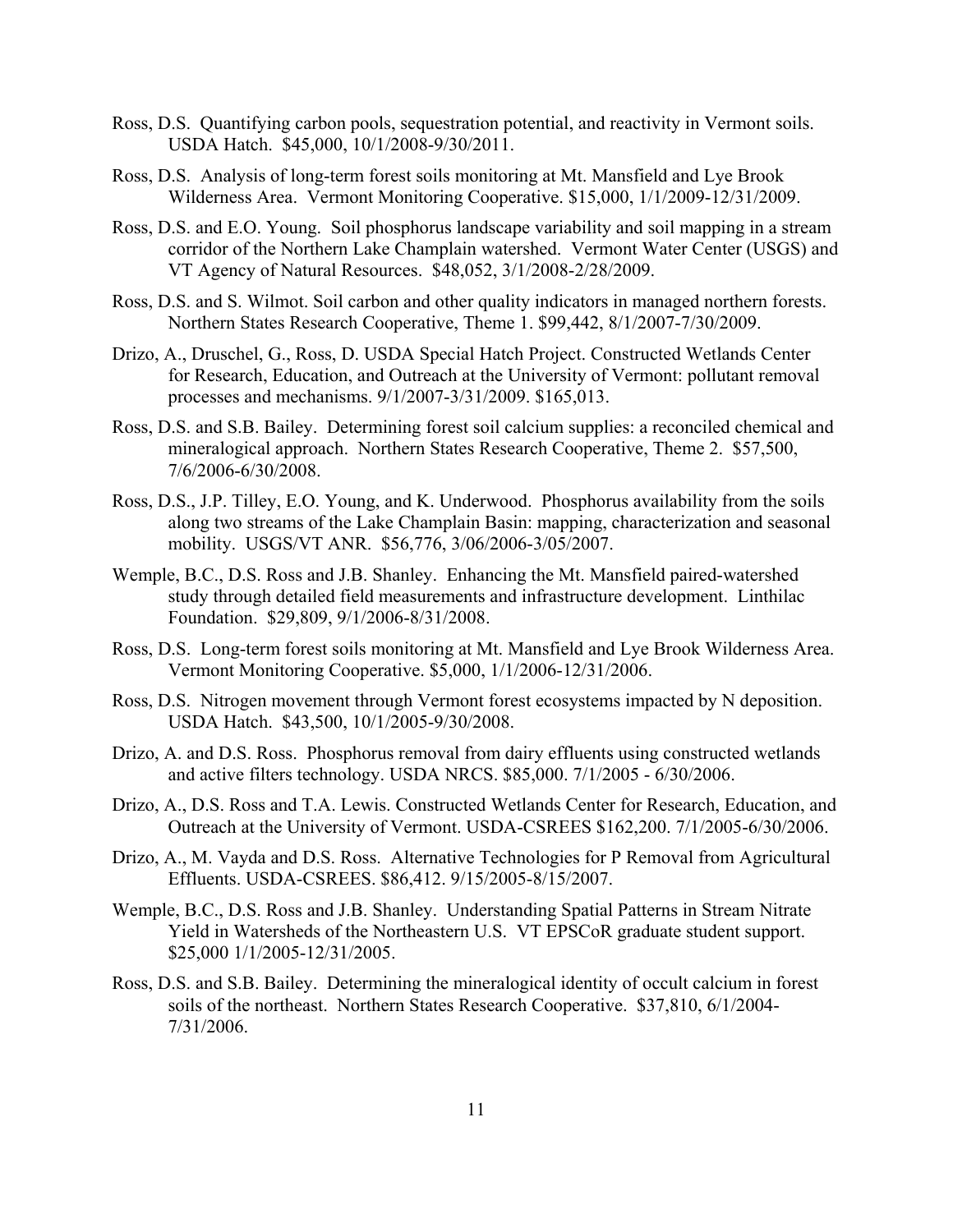- Ross, D.S., Wemple, B.C., Campbell, J., Lawrence, G.B., Shanley, J., Bailey, S. Nitrification rates across NERC sites: Temporal variability, riparian sources, and predictive ability. Northern States Research Cooperative. \$71,400, 7/1/2004-9/30/2006.
- Drizo, A., D S. Ross, and T.A. Lewis. Constructed wetlands center for agricultural effluent management at the University of Vermont: performance and operational design parameters. USDA-CSREES Special Research Grant. \$138,366, 7/1/2004-6/30/2005.
- Drizo, A. and D.S. Ross. Alternative technologies for P removal from agricultural effluents: USDA-CSREES Special Research Grant, Environmentally Friendly Products. \$97,113. 7/1/2004-6/30/2006.
- Ross, D.S., D.C. Foss, and T.A. Lewis. Constructed wetlands center for research, education, and outreach at the University of Vermont. USDA-CSREES Special Research Grant. \$172,741, 7/1/2003-6/30/2004.
- Ross, D.S., Lewis, T.A., Foss, D.C. Constructed wetland center for research, education and outreach. Lake Champlain Basin Program. \$64,000, 9/1/2003-8/31/2004.
- Ross, D.S. Soil processes and nitrate movement through Vermont forested ecosystems. USDA Hatch. \$49,241, 10/1/2002-9/30/2005
- Ross, D.S., Wemple, B.C., Campbell, J., Lawrence, G.B., Shanley, J., Bailey, S. Nitrification rates and stream nitrate export across NERC sites. Northern States Research Cooperative. \$90,000. 9/01/2002-12/31/2004.
- Ross, D.S., Wemple, B.C., Shanley, J. Support for stream chemical analysis of VMC high elevation paired watershed study. \$4,724, 5/1/2002-12/31/2003. VT Dept. of Forest, Parks and Recreation.
- Wemple, B., D.S. Ross and J.B. Shanley. Water quantity and quality dynamics in high-elevation watersheds: Developing a scientific approach to understanding ski area impacts in Vermont. USGS Water Center. \$59,674, (\$6,100 subaward to D.S. Ross) 2002-2004.
- DeHayes, D.H. and T.D. Perkins. Evaluating the threat that acid rain-induced calcium depletion poses to tree health and forest sustainability. US EPA Coop. \$25,294 subaward to coPI D.S. Ross. 2002-2005.
- Allen, C.W. and N.J. Gotelli. Development of a multidisciplinary research culture in environmental science and engineering at the University of Vermont. NSF \$300,000 (sub-award to senior investigator D.S. Ross of \$55,366), 2001-2003.
- Ross, D.S., T.A. Lewis, B. Wemple, C. Hession and A. Lini. Baseline data from a highelevation watershed in the Green Mountains. Vermont EPSCoR EPA. \$4,892, 2001- 2002.
- Ross, D.S. and T.A. Lewis. Community structure of ammonia oxidizing bacteria in forest soils. UVM University Committee on Research and Scholarship. \$5,000, 2001-2002.
- Ross, D.S. Behavior of soil manganes oxides. Post-doctoral student funded by Vermont EPSCoR NSF. \$28,000, 2001.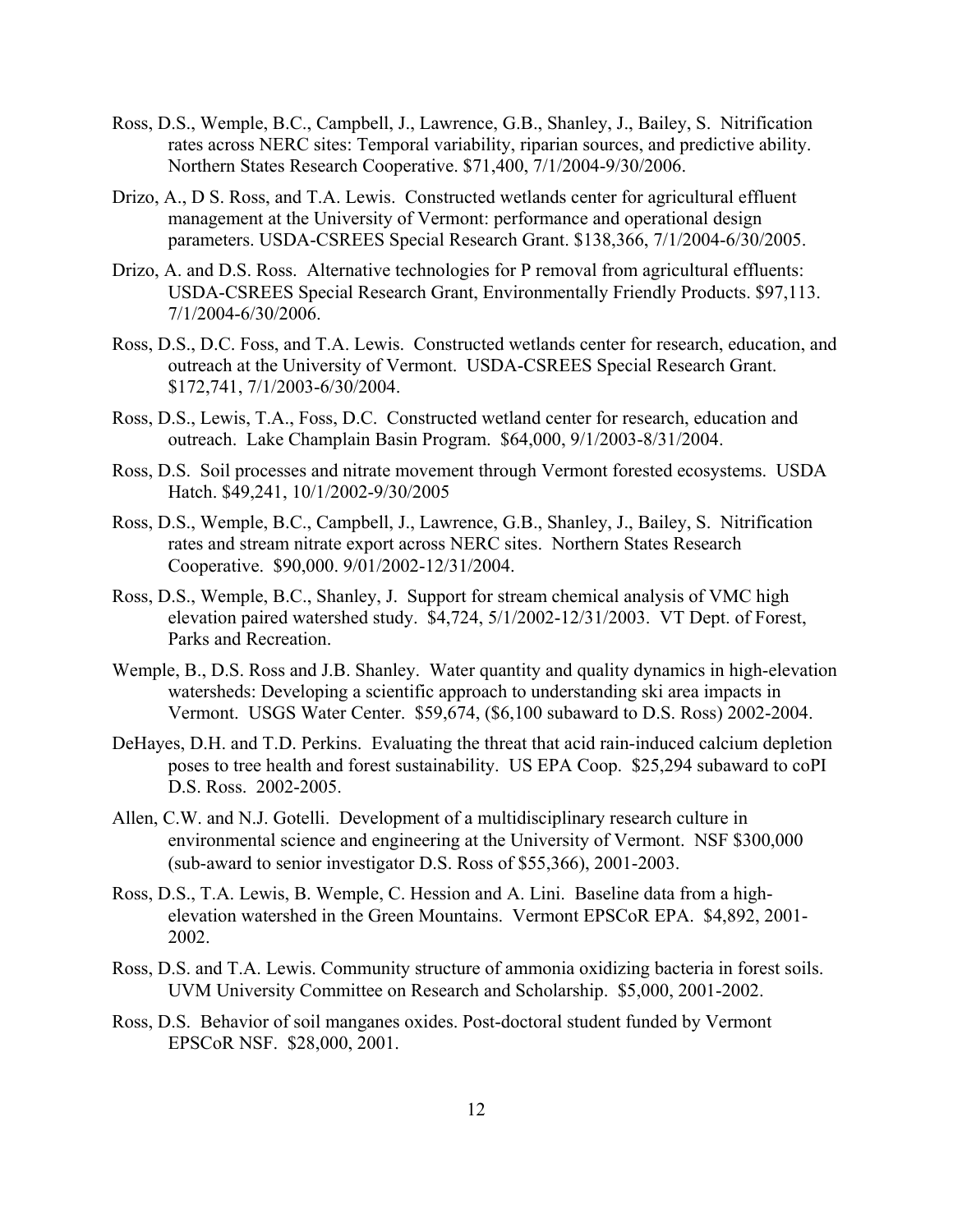- Ross, D.S. Soil manganese oxides: oxidation and retention of contaminant metals and organics. USDA Hatch. \$33,000, 2000-2002.
- DeHayes, D.H. and T.D. Perkins. Acid deposition effects on forest ecosystems in Vermont. US EPA Coop. \$22,000 subaward to coPI D.S. Ross. 2000-2002.
- Ross, D.S. and A. Lini. Microbial and physico-chemical control of nitrogen mobility in forest ecosystems. USDA NRI, \$100,000. 1999-2001.
- Ross, D.S. and A. Lini. Assessing nitrogen transformations and export in two contrasting forested watersheds. Vermont EPSCoR NSF. (fellowship and minigrant, 1<sup>st</sup> year and renewal) \$47,180. 1999-2000.
- Lini, A. and D.S. Ross. Equipment of the UVM Environmental Stable Isotope Laboratory. UVM RAC, \$12,325, 1999.
- Ross, D.S. Assessing nitrogen transport and transformations in two contrasting watersheds. UVM Hatch \$33,700, 1997-2000.
- Ross, D.S. and A. Lini. Method development for soil and water nitrification studies. UVM UCRS, \$5,000, 1997-1998.
- Ross, D.S. and R.J. Bartlett. Mobility of N, P and Cr in wetlands related to redox in the light and in the dark. UVM Hatch \$35,375, 1996-1999.
- Ross, D.S., P.S. Kindstedt, T. Scherbatskoy, W.S. Harper, W.E. Jokela, D.H. DeHayes, J. Hoffman, J.W. Hughes. Acquisition of an inductively coupled plasma atomic emission spectrometer. USDA-NRICGP \$49,975, 1996-1997.
- Ross, D.S., R.J. Bartlett, and F.R. Magdoff. What determines the pH of forest soil surface horizons? USDA-NRICGP. \$80,000, 1993-1995.

## **Presentations**

- Ross, D.S., B.C. Wemple, K.L. Underwood, and S.D. Hamshaw. 2019. Impact of Tropical Storm Irene on bank erosion and phosphorus mobilization along the main stem of the Mad River. Winter meeting of the Vermont Geological Society, Norwich, VT, February.
- Wemple, B., D. Ross, J. Garton, S. Hamshaw, and D. Rizzo. 2019. Investigating the effects of gravel roads on water quality in the Lake Champlain Basin. Winter meeting of the Vermont Geological Society, Norwich, VT, February.
- Diehl, R., B. Wemple, K. Underwood, D. Ross. 2019. Evaluating floodplain potential for sediment and nutrient retention: Development of a framework to assist in Lake Champlain Basin planning. Winter meeting of the Vermont Geological Society, Norwich, VT, February.
- Ross, D.S., S.W. Bailey, B.D. Strahm, K.J. McGuire, M. Schreiber, J. Bower, J. Benton, S. Duston and A. Pennino. 2019. Lateral weathering gradients in the critical zone of an upland glaciated catchment. Soil Science Society of America International Meeting, San Diego, CA, January.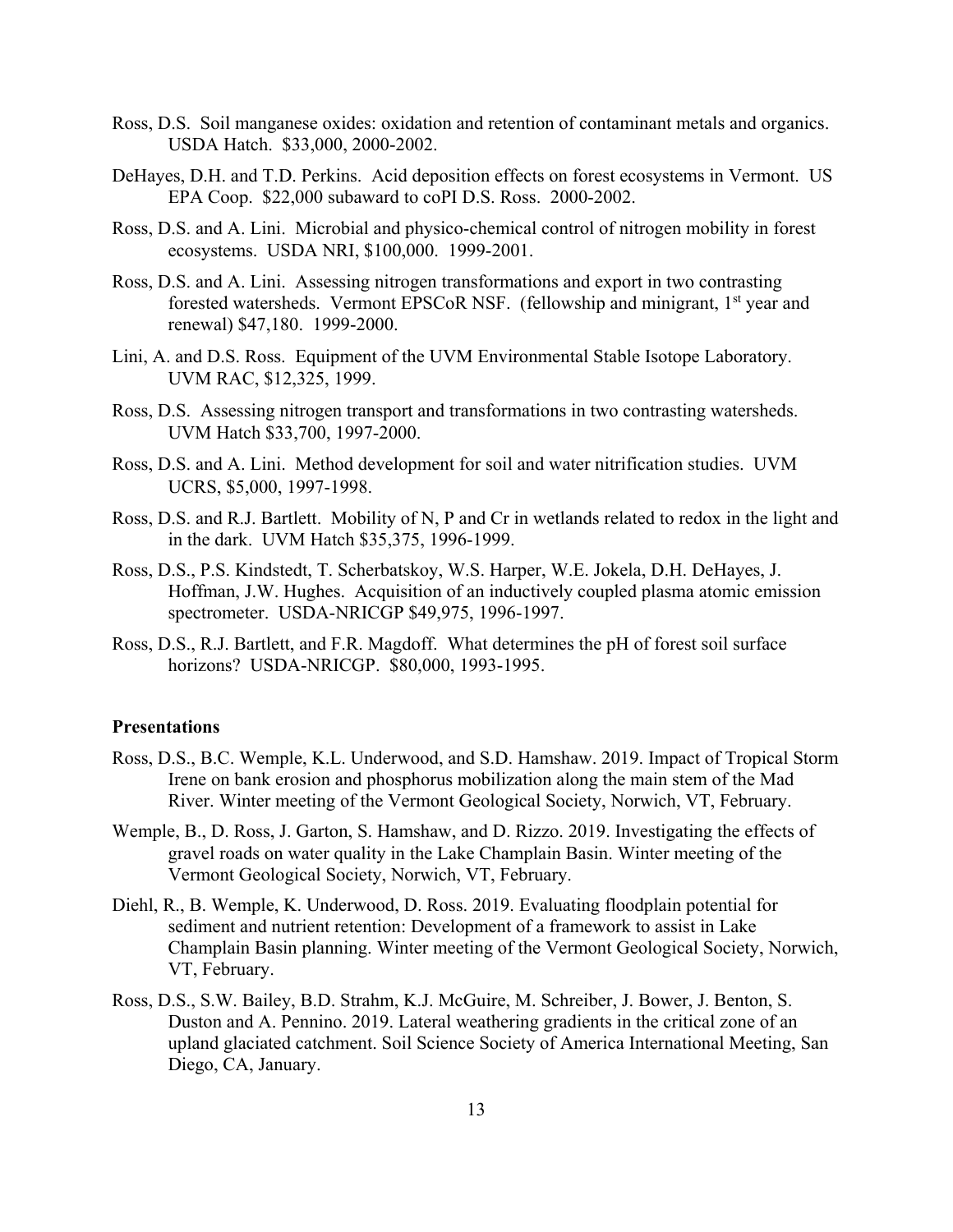- Duston, S., B.D. Strahm, K.J. McGuire, D.S. Ross, M. Schreiber, S.W. Bailey, J. Benton, and A. Pennino. 2019. Contribution of organic acidity on the weathering engine of the critical zone. Soil Science Society of America International Meeting, San Diego, CA, January.
- Ross, D.S. 2019. Changes in nitrogen and phosphorus release induced by seeps and riparian flooding from headwaters to the main stem of streams feeding Lake Champlain. New Hampshire Association of Natural Resource Scientists Annual Conference. Concord, NH, January.
- Ross, D., S. Bailey, A. Quintana, T. Villars, S. Wilmot and J. Duncan. 2018. Trends (?) in exchangeable cations after fifteen years into a 150-year soil monitoring study. Forest Ecosystem Monitoring Cooperative Annual Meeting, Burlington, VT, December.
- Bower, J., D.S. Ross, S.W. Bailey, K.J. McGuire, B.D. Strahm, M.E. Schreiber, K. Ashe, J. Benton, and S. Duston. 2018. Quantifying mineral weathering across lateral gradients using a whole-regolith approach. American Geophysical Union Annual Meeting, Washington D.C., December.
- Benton, J. M.E. Schreiber, K.J. McGuire, B.D. Strahm, D.S. Ross, S.W. Bailey, J. Bower, and S. Duston. 2018. Characterizing subsurface hydrologic fluxes within a glaciated watershed. American Geophysical Union Annual Meeting, Washington D.C., December.
- Ross, D., S. Bailey, T. Villars, A. Quintana, J. Shanley, S. Wilmot, and J. Duncan. 2018 Sixteen years into a 150-year soil monitoring study. North American Forest Soils Conference, Quebec, CA, June.
- Ross, D.S., V.L. Perillo and B.C. Wemple. 2018. The potential contribution of streambanks to phosphorus loads in the Lake Champlain Basin, with a focus on the Missisquoi River. Lake Champlain Conference, Burlington, VT, January.
- Lancellotti, B., D. Ross, E. Piersiak, C. Adair, J. Perdrial, A. Schroth. 2107. Quantifying phosphorus in soils of riparian buffers influenced by different land use practices. American Geophysical Union, New Orleans, LA, December.
- Ross, D.S., J. Shanley, S.W. Bailey, T. Villars, S. Wilmot, A. Quintana, J. Duncan. 2017. Ongoing Monitoring of Forest Soil Mercury in Vermont, USA. International Conference on Mercury as a Global Pollutant, Providence, RI, July.
- Ross, D.S., B.C. Wemple and V. L. Perillo. 2017. The potential contribution of streambanks to phosphorus-driven eutrophication in a mixed land-use basin, Lake Champlain (Vermont, USA). International Interdisciplinary Conference on Land Use and Water Quality: Effect of Agriculture on the Environment, The Hague, the Netherlands, May.
- Ross, D.S., B.C. Wemple and C. Balling. 2017. Changes in near-stream soil phosphorus resulting from extreme-event driven erosion. Chapman Conference on Extreme Climate Event Impacts on Aquatic Biogeochemical Cycles and Fluxes, San Juan, PR, January.
- McGuire, K.J., S.W. Bailey, D.S. Ross, B.D. Strahm and M.E. Schreiber. 2016. Lateral weathering gradients in glaciated catchments. AGU Fall Meeting, San Francisco, CA, December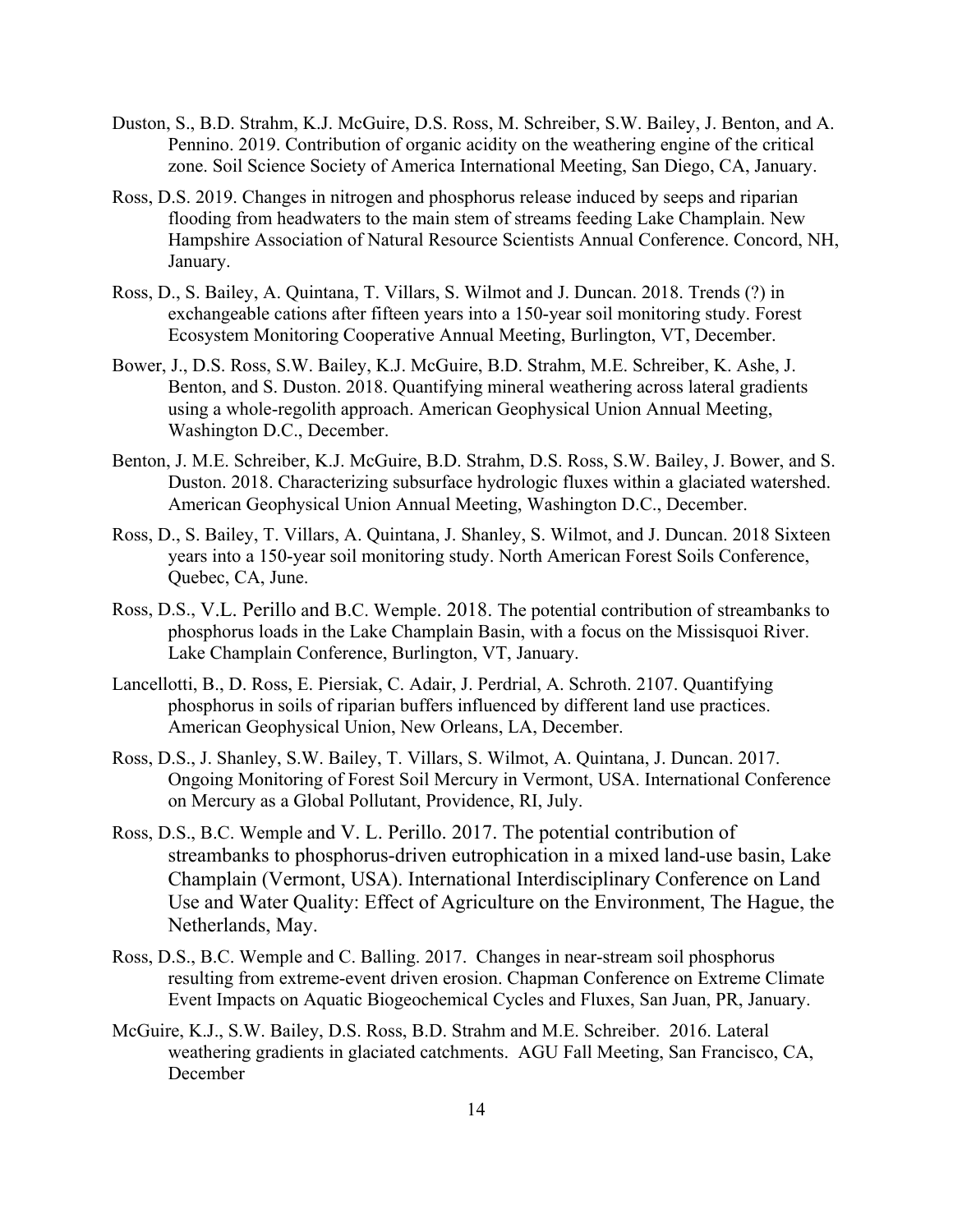- Ross, D.S., J. Gorres, M. Knowles, C. Cogbill, S. Wilmot, J. Juillerat, C. Danks. 2016. Carbon stocks in Vermont's managed forests: complex interaction of soil properties, land-use history and earthworms. Soil Science Society of America annual meetings, Phoenix, AZ, November.
- Klaiber, L.B., E.O. Young, S. Kramer, K. Griffith and D. S. Ross. 2016. Impacts of agricultural tile drainage on water, phosphorus, and sediment losses. Soil Science Society of America annual meetings, Phoenix, AZ, November.
- Lawrence, G.B., M.R. Antidormi, M. Vadeboncoeur, P. Hazlett, I.J. Fernandez, S.W. Bailey and D. S. Ross. 2016. Does long-term storage of air-dried soils effect the results of chemical analyses commonly performed on forest soils? Soil Science Society of America annual meetings, Phoenix, AZ, November.
- Perillo, V.L., C. Balling, D.S. Ross and B.Wemple. 2016. Potential for P release in streambank soils of different land uses in the Missisquoi River (Vermont, USA). Soil Science Society of America annual meetings, Phoenix, AZ, November.
- Ross, D.S., J. Gorres, M. Knowles, C. Cogbill, S. Wilmot, C. Danks. 2106. Vermont's managed forests and soil carbon stocks: interaction among land-use history, earthworms and site. ECANUSA 2016, Burlington, VT, October.
- Ross, D.S. 2016. Earthworm and land-use legacy effects on carbon in the forest soils of Vermont. The Northeast Natural History Conference 2016. Springfield, MA, April.
- Underwood, K.L., C. Alves, D.S. Ross, M.M. Dewoolkar and D.M. Rizzo. 2016. Influence of geomorphic setting on distribution of nutrient stocks in Lake Champlain basin floodplains. Northeastern Section, Geological Society of America, Albany, NY, March.
- Ross, D.S. 2016. Carbon in forest soils of Vermont: interactions with past land use and earthworms. Northeastern States Research Cooperative (NSRC) and the Vermont Agency of Natural Resources speaker series, Montpelier, VT, March
- Ross, D.S. 2016. Phosphorus in streambank soils in the Lake Champlain Basin. Lake Champlain Basin Program, Technical Advisory Committee, Grand Isle, VT, January.
- Bailey, S.W., K.J. McGuire and D.S. Ross. 2015. Moving the watershed ecosystem approach beyond the black box with sensor technologies and new conceptual models. H42B:04. AGU Annual Meeting, San Francisco, CA, December.
- Bailey, S.W. and D.S. Ross. 2015. Thresholds in soil mineral weathering and relation to streamwater chemistry in glaciated catchments of the northeastern USA. H33F-1678. AGU Annual Meeting, San Francisco, CA, December.
- Bailey, S.W. and D.S. Ross. 2015. Connections and gaps between mineral weathering and biology in forested watersheds of the northeastern USA. Soil Science Society of America annual meetings, Minneapolis, MN, November.
- Perillo, V.L., C. Balling, D.S. Ross and B.C. Wemple. 2015. Preliminary characterization of organic phosphorus species in soils along the Missisquoi River (Vermont, USA). Soil Science Society of America annual meetings, Minneapolis, MN, November.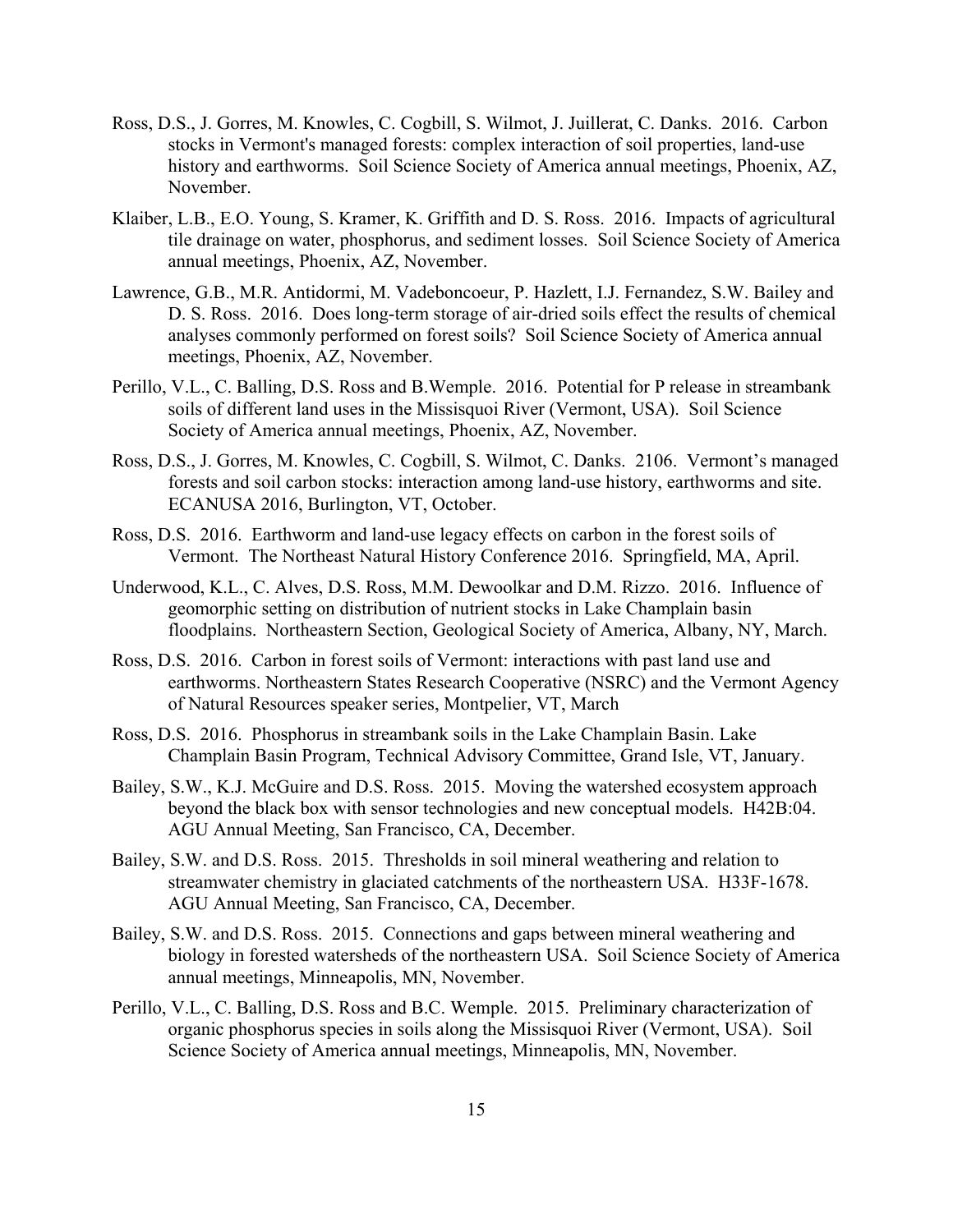- Ross, D.S., E.R. Ishee, K.M. Garvey and R.R. Bourgault. 2015. Phosphorus contribution from eroding streambank soils of Vermont's Lake Champlain Basin. Soil Science Society of America annual meetings, Minneapolis, MN, November.
- Bailey, S.W. and D.S. Ross. 2015. Thresholds in mineral weathering in glaciated catchments of the northeastern USA. Gordon Research Conference on Catchment Sciences: Interactions of Hydrology, Biology and Geochemistry, New London, NH, June.
- Knowles, M.E., D.S. Ross and J. Gorres. 2015. Earthworm presence in northern forests: impact on distribution of soil carbon within aggregate fractions. Northeastern Ecosystem Research Cooperative, Saratoga, NY, March.
- Ross, D.S. 2015. Rock-eating mycorrhizae, hydropedology and a new hypothesis for mineral weathering in upland catchments. Marvin Lecture Series, Plant Biology Dept., UVM, February.
- Ross, D.S. 2014. Twelfth-year update on a 200-yr soil monitoring study. Vermont Monitoring Cooperative annual meeting, Burlington, VT, December.
- Young, E.O., D.S. Ross and B. Hoskins. 2014. Extractable soil phosphorus concentrations as determined by molybdate colorimetric procedures and ICP: Influence of soil properties. Soil Science Society of America annual meetings, Long Beach, November.
- Ross, D.S. 2014. Base saturation and cation exchange in forest soils: a history of concepts and problems. Soil Science Society of America annual meetings, Long Beach, November.
- Ross, D.S. 2014. Hydropedology at Hubbard Brook: Chemistry and morphology of vertical versus lateral spodic horizons. Northeast Regional Cooperative Soil Survey Conference, Plymouth State University, June.
- Ross, D.S. 2014. Update from the second decade of Vermont's 200-yr soil monitoring experiment. Society of Soil Scientists of Northern New England, Burlington, February.
- Ross, D.S., R. Bourgault and S.W. Bailey. 2013. Hydropedologic influence on soil manganese distribution, form and reactivity near seeps in a forested catchment. Soil Science Society of America annual meetings, Tampa Bay, November.
- Knowles, M.E., D.S. Ross and J. Gorres. 2013. Earthworm invasion in northern forests: impact on distribution of soil carbon within aggregate fractions. Soil Science Society of America annual meetings, Tampa Bay, November.
- Kevin J. McGuire, K.J., S.W. Bailey, T.D. Bullen, D.S. Ross, R. Bourgault, J.P. Gannon and C.P. Gillin. 2013. A hydropedologic framework for mapping spatial patterns of runoff generation and biogeochemical export in catchments. Soil Science Society of America annual meetings, Tampa Bay, November.
- Bourgault, R., D.S. Ross, S. Bailey, K.J. McGuire and T.D. Bullen. 2013. Hydropedology of podzols at Hubbard Brook, NH. Soil Science Society of America annual meetings, Tampa Bay, November.
- Ross D, J. Shanley, S. Bailey, T. Villars, S. Wilmot, N. Burt, N. Kamman. 2013. Long-term monitoring of forest soil mercury by the Vermont Monitoring Cooperative. In: 11th International Conference on Mercury as a Global Pollutant, Edinburgh, Scotland, August.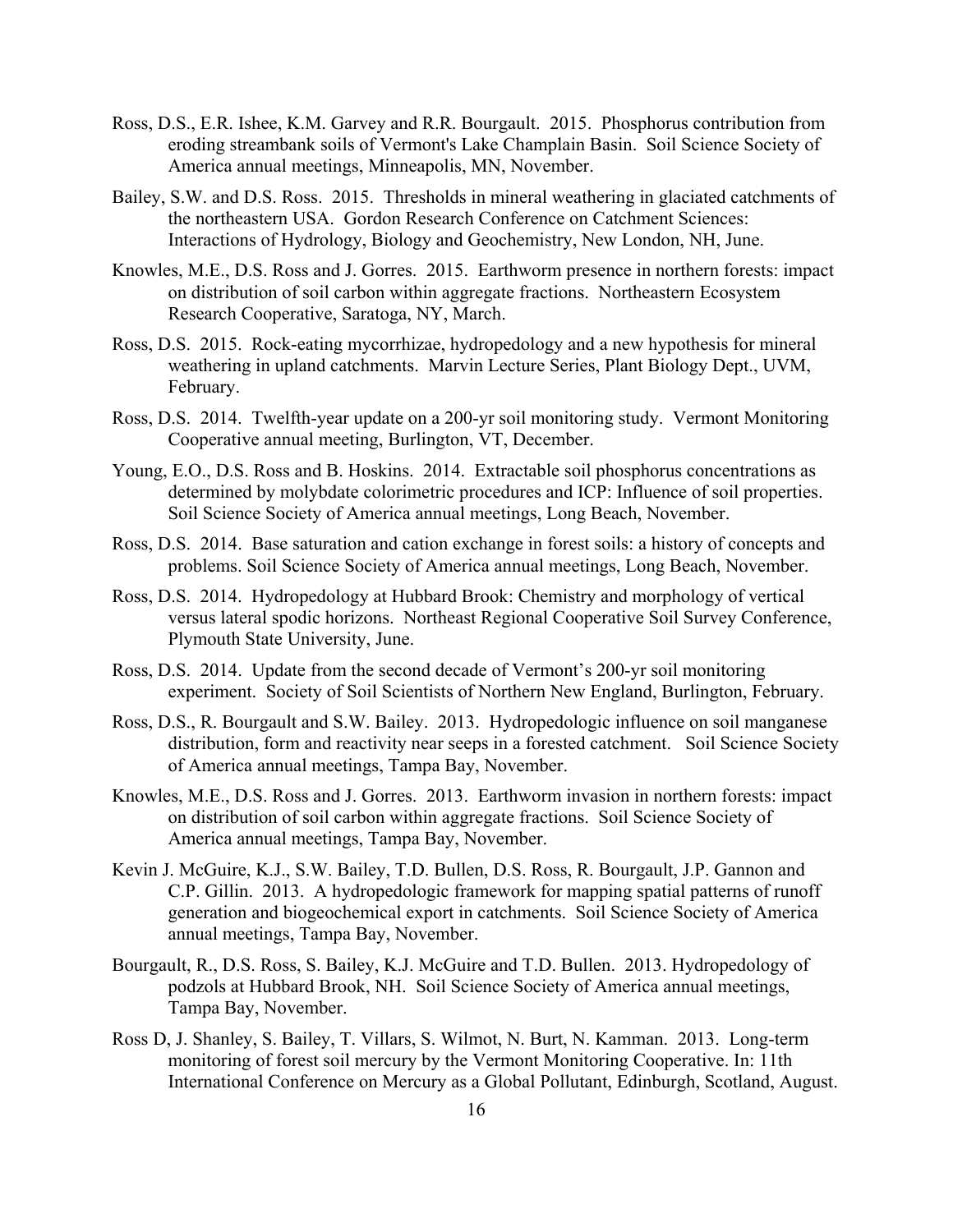- Ross, D.S., R. Bourgault and S.W. Bailey. 2013. Hydropedologic influence on soil manganese distribution, form and reactivity near seeps in a forested catchment. Gordon Research Conference on Catchment Sciences: Interactions of Hydrology, Biology and Geochemistry, New London, NH, June.
- Bourgault, R., D.S. Ross, S.W. Bailey. 2013. A hydropedologic approach to characterizing soil variability in a headwater catchment. Northeast Ecosystem Research Cooperative 2013 Conference, Saratoga, NY, March.
- Ross, D.S. 2012. Tenth-year update on a 200-yr soil monitoring study. Vermont Monitoring Cooperative annual meeting, Burlington, VT, November.
- Young, E.O., D.S. Ross, B.J. Cade-Menun, C. Alves, T. Villars. 2012. Assessing native phosphorus availability in riparian soils of northwestern Vermont. Soil Science Society of America annual meetings, Cincinnati, October.
- Bourgault, R., D.S. Ross, S. Bailey, K. McGuire, P.A. Brousseau. 2012. Hydropedology of podzols at Hubbard Brook, NH. Soil Science Society of America annual meetings, Cincinnati, October.
- Bailey, S.W. and D.S. Ross. 2012. The role of mineral weathering dynamics in the calcium cycle of northern hardwood forest soils in a changing world: reconciling mineral depletion and mass balance studies. Soil Science Society of America annual meetings, Cincinnati, October.
- Young, E.O., D.S. Ross and B.R. Hoskins. 2012. Evaluating soil test P variation based on measurement by molybdate colorimetry and ICP. Soil Science Society of America annual meetings, Cincinnati, October.
- Ross, D.S. and S.W. Bailey. 2012. The role of mineral weathering dynamics in the calcium cycle of northern hardwood forest soils in a changing world: analytical approaches to quantifying mineralogy. Soil Science Society of America annual meetings, Cincinnati, October.
- Ross, D.S. 2012. Disturbing problems with nitrification rate measurements in forest soils. Biogeomon 2012, Northport, ME, July.
- Sebestyen S.D., J.B. Shanley, D.S. Ross, E.M. Elliott, C. Kendall, E.W. Boyer. 2012. Identifying when, where, and why atmospheric nitrate is directly transported to streams in nitrogen polluted forests. Biogeomon, Northport, ME, July.
- Sebestyen S.D., J.B. Shanley, D.S. Ross, E.M. Elliott, C. Kendall, E.W. Boyer. 2012. Identifying when, where, and why atmospheric nitrate is directly transported to streams in nitrogen polluted forests. Annual Meeting, Society for Freshwater Sciences, Louisville, KY, May.
- Bourgault, R.R. and D.S. Ross. 2012. Spatial investigation of soil chemistry in a manganeserich seep area of Watershed 3. Hubbard Brook Cooperators Meeting, West Thornton, NH, July.
- Bourgault, R.R., D.S. Ross, S.W. Bailey, P.A. Brousseau, J.P. Gannon, K.J. Mcguire and T.D. Bullen. 2012. Landscape-scale pedogenic relationships between soil carbon and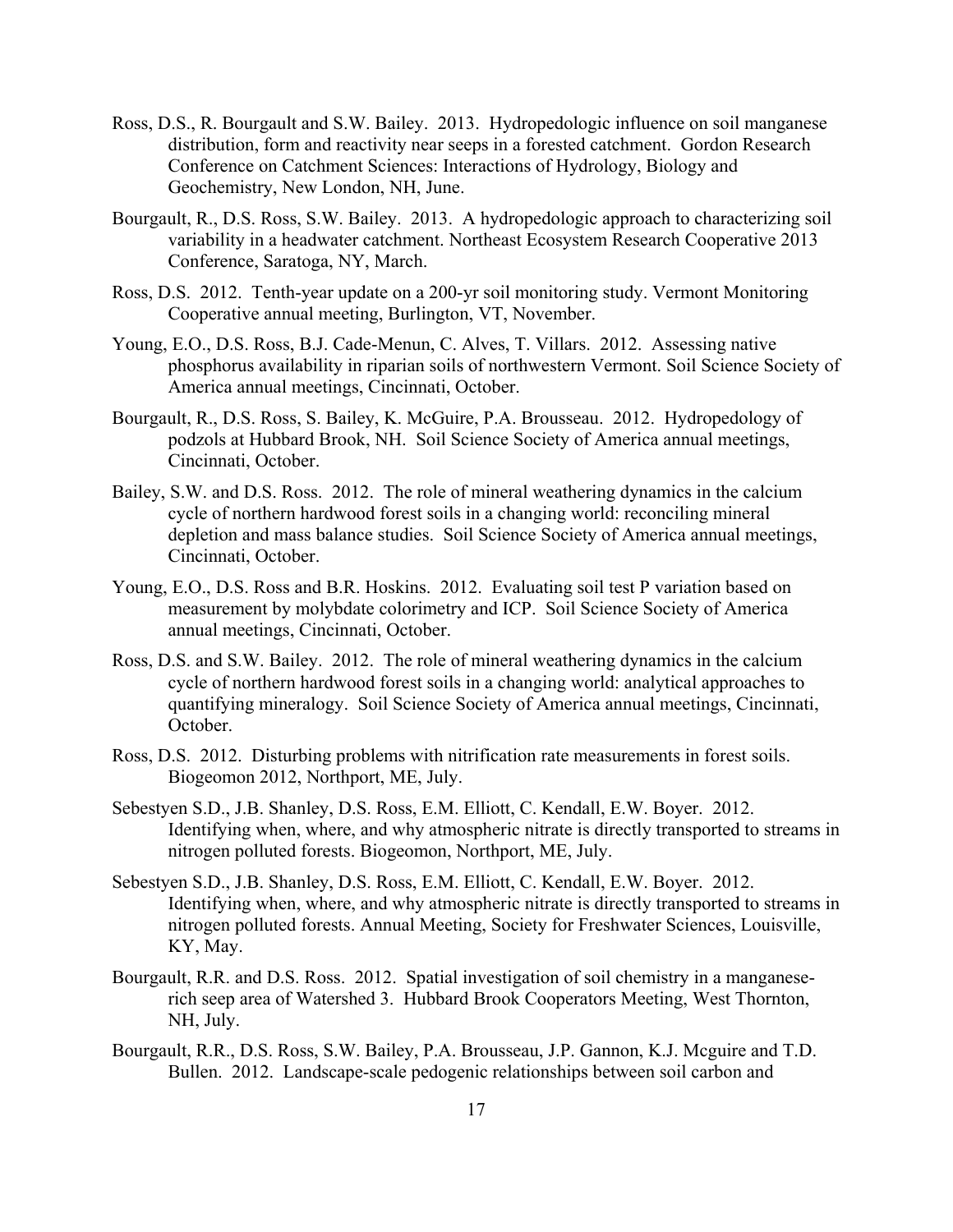secondary metal oxides in Hubbard Brook podzols, northeastern US. Goldschmidt 2012, Montreal, Canada, June.

- Wemple, B, K. Garvey, L. Morrissey, A. Pechenick, D. Rizzo, and D. Ross. 2012. Hydrological connectivity of road and stream networks and implications for material transfer and channel morphology. GM6.2/HS9.6/SSS5.21, European Geophysical Union, Vienna, Austria, April.
- Ross, D.S., J.I. Juillerat and M.S. Bank. 2011. Mercury in litterfall and upper soil horizons across fifteen managed forest sites in Vermont, USA. Northern New England Forests Research Symposium, South Burlington, VT, December.
- Ishee, E.R. and D.S. Ross. 2011. Characterizing phosphorus in eroding streambank soils in Chittenden County, Vermont. H43F-1279, AGU Annual Meeting, San Francisco, CA, December.
- McGuire, K.J., S.W. Bailey, J.P. Gannon, T.D. Bullen and D.S. Ross. 2011. Soil morphology as an indicator for spatial patterns of runoff generation thresholds (Invited). H44F-03, AGU Annual Meeting, San Francisco, CA, December.
- Bullen, T.D., S.W. Bailey, K.J. McGuire, M.A. Zimmer and D.S. Ross. 2011. Determining solute sources and water flowpaths in a forested headwater catchment: advances with the Ca-Sr-Ba multi-tracer. EP51F-07, AGU Annual Meeting, San Francisco, CA, December.
- Ross, D, J. Juillerat and S. Wilmot. 2011. Soil carbon monitoring plots in Vermont's sustainably managed forests. Annual meeting of the Vermont Monitoring Cooperative, Burlington, VT, October.
- Bourgault, R., D. Ross, S. Bailey, K. McGuire and P. Brousseau. 2011. A catchment-scale hydropedological approach to understanding variations in soil genesis and chemistry at Hubbard Brook, NH. Annual meeting of the Soil Science Society of America, San Antonio, TX, October.
- Ishee, E. and D. Ross. 2011. Contribution of streambank erosion as a non-point source of phosphorus to Lake Champlain. Annual meeting of the Soil Science Society of America, San Antonio, TX, October.
- Jamison, B., R. Gilker, J. Gorres and D. Ross. 2011. Keyline plowing as a tool to mitigate soil compaction occurring in rotationally grazed dairy pastures. Annual meeting of the Soil Science Society of America, San Antonio, TX, October.
- Ross, D, J. Juillerat and S. Wilmot. 2011. Soil carbon monitoring plots in Vermont's sustainably managed forests. Annual meeting of the Soil Science Society of America, San Antonio, TX, October.
- Ross, D.S. and J.I. Juillerat. 2011. Tree species composition effects on mercury deposition in managed forests of Vermont. 10<sup>th</sup> International Conference on Mercury as a Global Pollutant, Halifax, NS, July.
- Bourgault, R, D. Ross, S. Bailey and K. McGuire. 2011. A catchment-scale hydropedological approach to understanding variations in soil genesis and chemistry at Hubbard Brook,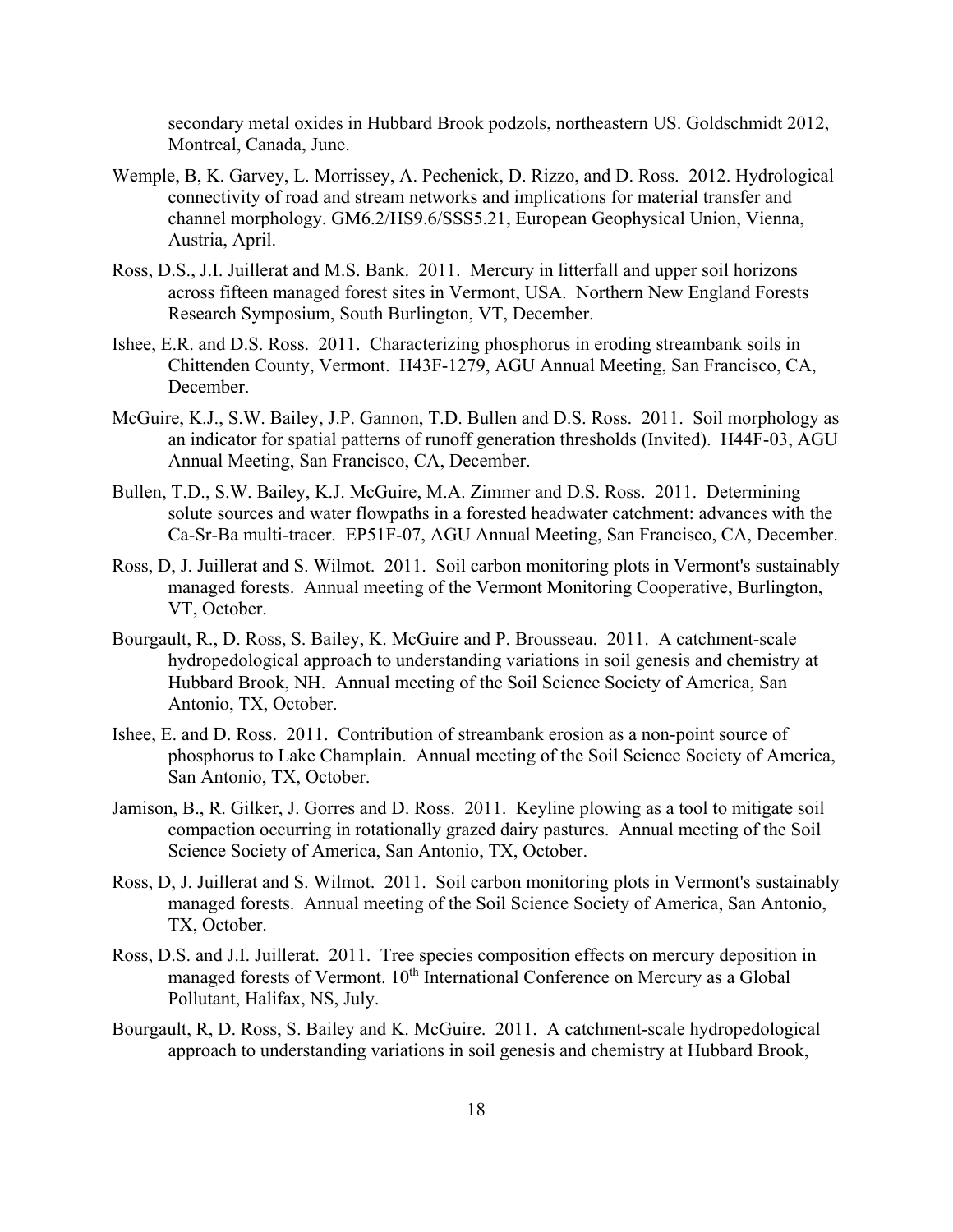NH. Gordon Research Conference on Catchment Sciences: Interactions of Hydrology, Biology and Geochemistry, Lewiston, ME, July.

- Bullen, T., S. Bailey, M. Zimmer, K. McGuire, R. Bourgault and D. Ross. 2011. Hydropedology reveals spatial distribution of processes controlling stream solute sources: chemical and isotopic clues. Gordon Research Conference on Catchment Sciences: Interactions of Hydrology, Biology and Geochemistry, Lewiston, ME, July.
- Ross, D.S., J.I. Juillerat and S. Wilmot. 2011. Monitoring plots to detect change in soil carbon pools in Vermont's managed forests. Woody Biomass Energy Research Symposium for the Northern Forest, Burlington, VT, April.
- Ross, D.S. 2011. The carbon beneath your footprints: how much and how stable is the carbon in Vermont's forest soils (invited) New England Society of American Foresters 91st Winter Meeting, Fairlee, VT, March.
- Ross, D.S., S.W. Bailey, G.B. Lawrence, J.B. Shanley, G. Fredriksen, A.E. Jamison and P.A. Brousseau. 2010. Near-surface soil carbon, C/N ratio and tree species are tightly linked across northeastern USA watersheds. AGU Annual Meeting, San Francisco, CA, December.
- Bullen, T.D., Bailey, S.W., McGuire, K.J., Brousseau, P., Ross, D.S., Bourgault, R., Zimmer, M.A., 2010. Understanding metal sources and transport processes in watersheds: a hydropedologic approach (invited). AGU Annual Meeting, San Francisco, CA, December.
- Ross, D.S., R. Gilker, J. Gorres and J. Colby. 2010. Forage radish enhancement of soils (increasing carbon sequestration in Vermont pastures). Merck Forest and Farmland Center, Rupert, VT, October.
- Ross, D.S., J.I. Juillerat and S. Wilmot. 2010. Soil carbon monitoring plots in Vermont's managed forests. Eastern CANUSA Forest Science Conference, Edmundston, New Brunswick, October.
- Ross, D.S. and A. Lanzirotti. 2010. Oxidation of added Mn(II) in soils as observed by the Cr Oxidation Test and Mn K $\alpha$  XANES spectroscopy. Goldschmidt 2010, Knoxville, TN, June.
- Juliette I. Juillerat and D.S. Ross. 2010. Mercury deposition through litterfall and subsequent accumulation in soils: Does forest community type matter? Goldschmidt 2010, Knoxville, TN, June.
- Young, E.O., D.S. Ross, C. Alves, and T. Villars. 2010. Spatial variability of riparian soil phosphorus at a site along the Rock River. Lake Champlain 2010 Conference, Burlington, VT, June.
- Ross, D.S. 2010. Forest reference soil sample exchange updated results. Fourth Workshop of the Northeastern Soil Monitoring Network, Troy, NY, March.
- Ross, D.S., J.I. Juillerat and S. Wilmot. 2010. Carbon in managed northern forests. Fourth Workshop of the Northeastern Soil Monitoring Network, Troy, NY, March.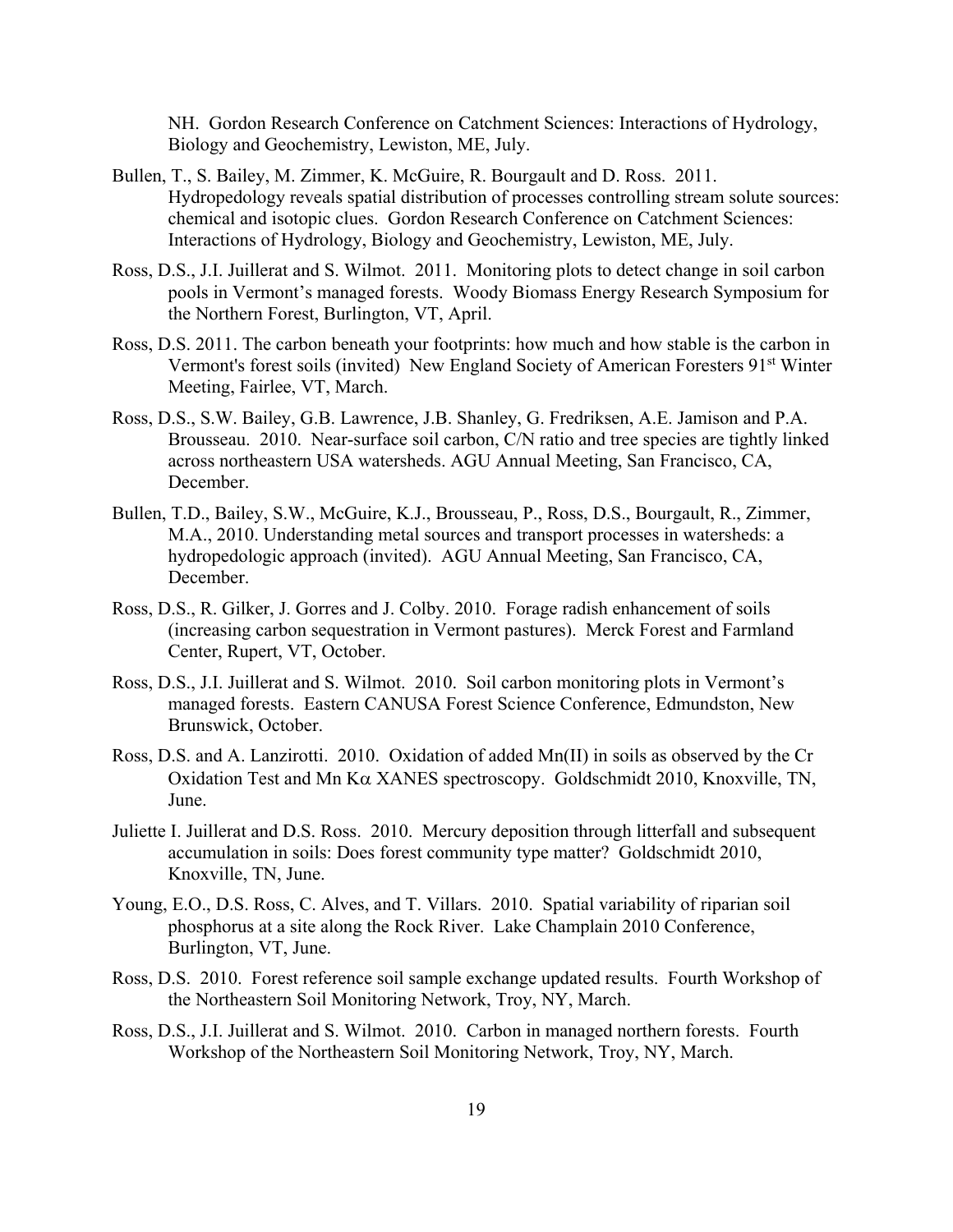- Juillerat, J.I. and D. S. Ross. 2009. Mercury deposition through litterfall and subsequent. accumulation in soils: influence of forest community type. Annual meeting of the American Geophysical Union, San Francisco, December.
- Ross, D.S., S.W. Bailey and M.J. Jercinovic. 2009. Calcium mineralogy in forest soil profiles from three northeastern sites having a wide range in total calcium. Annual meeting of the Soil Science Society of America, Pittsburgh, November.
- Young, E.O., D.S. Ross, B. Cade-Menun and C.W. Liu. 2009. Importance of organic phosphorus in floodplain soils from northwestern Vermont as revealed by nuclear magnetic resonance spectroscopy and phosphatase enzymes. Annual meeting of the Soil Science Society of America, Pittsburgh, November.
- Juillerat, J.I. and D. S. Ross. 2009. Mercury deposition through litterfall and subsequent. accumulation in soils: influence of forest community type. NYSERDA-Environmental Monitoring, Evaluation and Protection annual meeting, Albany, NY, October.
- Ross, D.S. 2009. Calcium-aluminum exchange in forested catchments--is there a tipping point? Gordon Conference on Biogeochemistry of Catchments, Proctor Academy, NH, July.
- Ross, D.S. 2009. A curiously strong relationship between carbon, C/N ratio and tree species in surface soils from northeastern USA research watersheds. Carbon in the northern forest. Traverse City, Michigan, June.
- Ross, D.S. and B. Cahoon. 2009. Using NRCS Soil Survey information in a study of phosphorus in floodplain soils in the Lake Champlain basin of Vermont (invited). 2009 Vermont Cooperative Soil Survey Conference, South Burlington, VT May.
- Wilmot, S, D.S. Ross (presenter), J. Juillerat, M. Stewart and T. Villars. 2009. Mapping soil carbon in Vermont with NRCS data. Third Workshop of the Northeastern Soil Monitoring Network, Troy, NY March.
- Ross, D.S. and S.W. Bailey. 2009. Lab methods Survey/Round-robin sample exchange. Third Workshop of the Northeastern Soil Monitoring Network, Troy, NY March.
- Ross, D.S. 2009. Cross-site study of ten small watersheds in the NERC. Third Workshop of the Northeastern Soil Monitoring Network, Troy, NY March.
- Ross, D.S. 2009. Understanding soil testing (invited). Thirteenth Annual Vermont Grazing Conference, Randolph, January.
- Ross, D.S. and J. Juillerat. 2008. Surface soil carbon, nitrogen and tree species are tightly linked in northeastern USA forested watersheds. Annual meeting of the American Geophysical Union, San Francisco, December.
- Ross, D.S. and S.W. Bailey. 2008. Persistence of charcoal in soils of the Cone Pond watershed and possible effects on soil chemistry. Biennial meeting of the Northeast Ecosystem Research Cooperative, Durham, NH, November.
- Yanai, R.D., J.B. Shanley, S.W. Bailey, T.J. Fahey, T.G. Siccama, R.A. Hallett, R.B. Smith, D.S. Ross, H.M. Engelman, and B.B. Park. 2008. Cross-site comparison of nutrient cycling in hardwood and softwood stands on contrasting soil. Biennial meeting of the Northeast Ecosystem Research Cooperative, Durham, NH, November.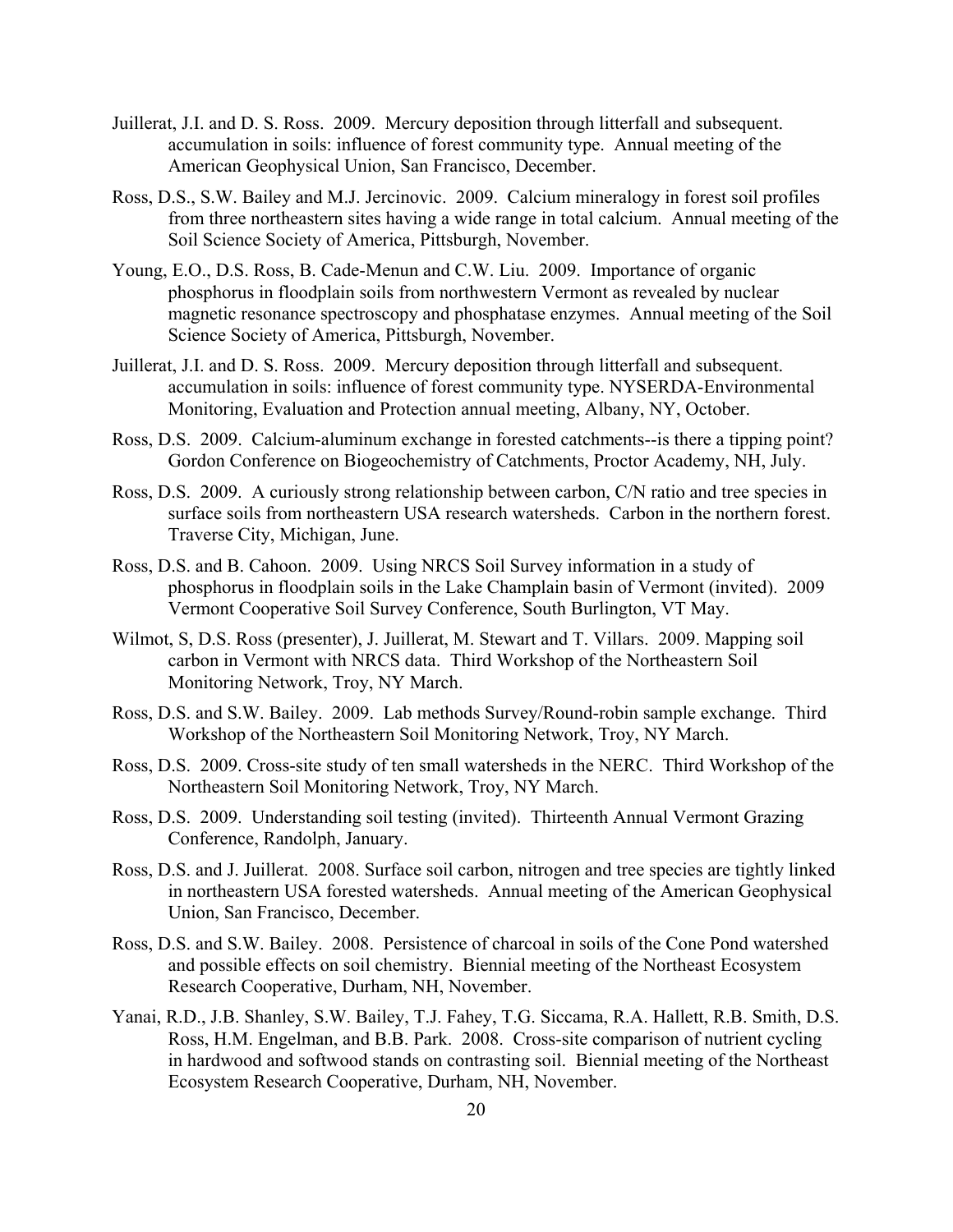- Ross, D.S. 2008. Carbon in forest surface soils of the northeast: tight linkages to both nitrogen and tree species. Annual meeting of the Vermont Monitoring Cooperative, Burlington, October.
- Ross, D.S., S. Wilmot, J.I. Juillerat. 2008. Carbon and other quality indicators in managed northern forests. Annual meeting of the Vermont Monitoring Cooperative, Burlington, October.
- Ross, D.S. and S.W. Bailey. 2008. Persistence of charcoal in soils of the Cone Pond (New Hampshire) watershed and possible effects on soil chemistry. Annual meeting of the Soil Science Society of America, Houston, October.
- Young, E.O. and D.S. Ross. 2008. Prevalence and potential bioavailability of water-soluble organic phosphorus in riparian soils. Annual meeting of the Soil Science Society of America, Houston, October.
- Auch, W.E., D.S. Ross and F.S. Gilliam. 2008. A proposed C, N, and P model for northern New England hardwood forest vegetation and soils. Annual meeting of the Soil Science Society of America, Houston, October.
- Yanai, R.D., J.B. Shanley, S.W. Bailey, T.J. Fahey, T.G. Siccama, R.A. Hallett, R.B. Smith, D.S. Ross, H.M. Engelman, and B.B. Park. 2008. Cross-site comparison of nutrient cycling in hardwood and softwood stands on contrasting soils. Ecological Society of America annual meetings, Milwaukee, August.
- Auch, W.E. and D.S. Ross. 2008. Global primary productivity, respiration, litter decomposition, and climate: Revisiting a paradigm. Ecological Society of America annual meetings, Milwaukee, August.
- Ross, D.S. 2008. Soil base saturation: a history of concepts and present day problems. Plants & Soils (joint meeting of Northeastern ASA, Canadian Society of Agronomy and Canadian Society of Hort. Sci.), Montreal, July.
- Young, E.O. and D.S. Ross. 2008. Using laboratory microcosms to study reactive phosphorus release in floodplain soils. Plants & Soils (joint meeting of Northeastern ASA, Canadian Society of Agronomy and Canadian Society of Hort. Sci.), Montreal, July.
- Ross, D.S. 2008. Carbon, C/N ratios and tree species are tightly linked in northeastern USA mountain research watersheds. Mountain soils under a changing climate and land-use. Swiss Federal Research Institute for Forest, Snow and Landscape Research WSL, Birmensdorf, Switzerland, March.
- Young, E.O., D.S. Ross, C.Alves, T. Villars. 2008. Linking soil-landscape factors to phosphorus levels in Vermont floodplains. Lake Champlain: Our Lake, Our Future, Burlington, January.
- Kaur, A. and D.S. Ross. 2007. Enriched groundwater seeps in Vermont's forest ecosystems: sources or sinks for nitrate? Annual meeting of the American Geophysical Union, San Francisco, December.
- Auch, W. and D.S. Ross. 2007. Global patterns in litter decomposition: a synthesis Annual meeting of the American Geophysical Union, San Francisco, December.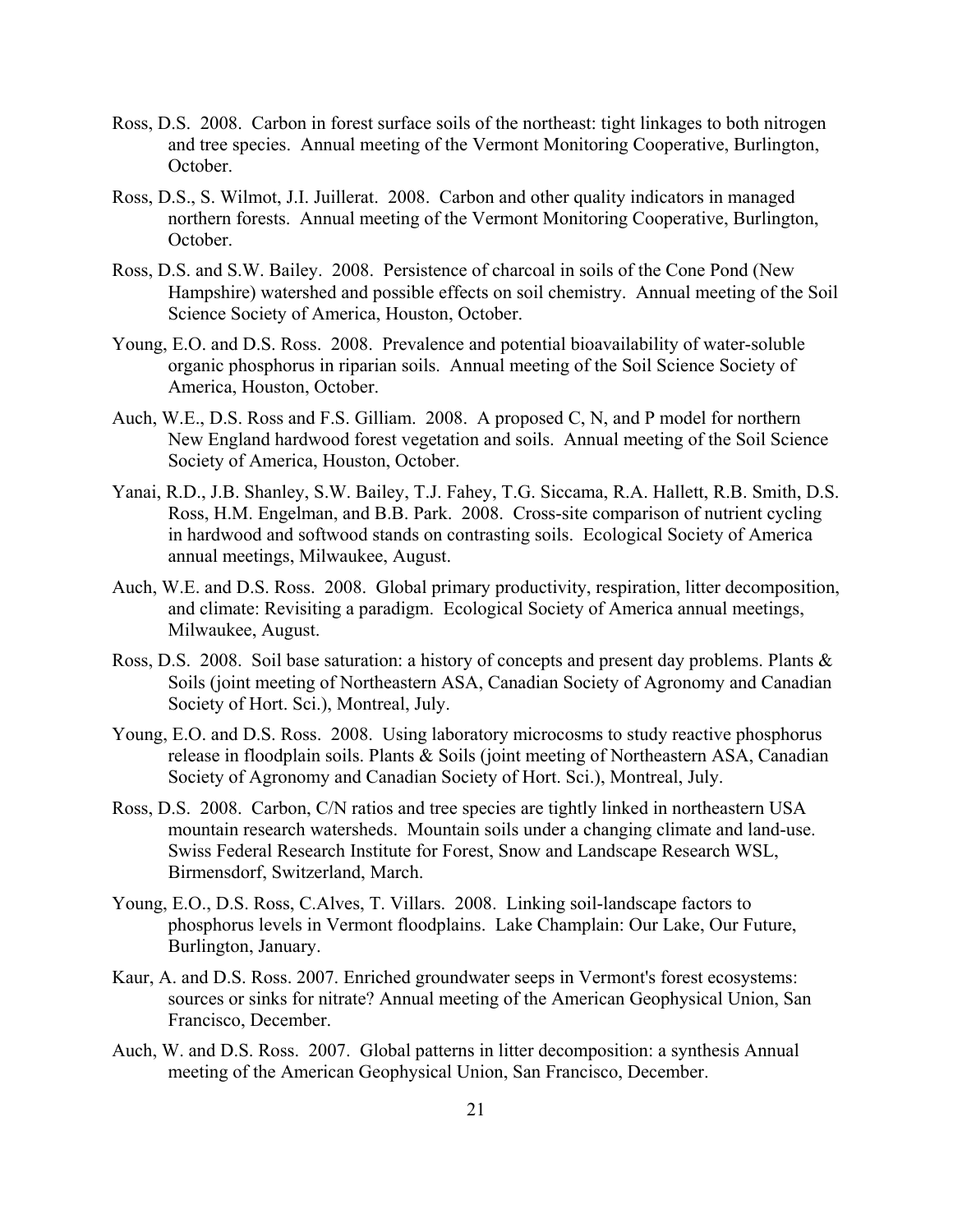- Ross, D.S. 2007. A cross-site comparison of factors influencing soil nitrification rates in northeastern USA forested watersheds. Marvin Lecture Series, Plant Biology Dept., UVM, November.
- Ross, D.S. 2007. Carbon and C/N ratios are remarkably linked in northeastern USA forest research sites Annual meeting of the Soil Science Society of America, New Orleans, November.
- Alves, C., E.O. Young, and D.S. Ross. 2007. Evaluating phosphorus availability in Vermont floodplain soils. Annual meeting of the Soil Science Society of America, New Orleans, November.
- Ross, D.S., B.C. Wemple, J.B. Shanley, G.B. Lawrence, S.W. Bailey, J. Campbell, A. Jamison, G. Fredriksen. 2007. In northeastern USA research watersheds, forest soil surface horizon C/N is amazingly well correlated to carbon. Gordon Conference on Biogeochemistry of Catchments, New London, NH, July.
- Kaur, A. and D. S. Ross. 2007. Soil moisture and seasonal variation in N transformation rates in near stream seeps of Brush Brook and Sleepers River research watershed sites. Gordon Conference on Biogeochemistry of Catchments, New London, NH, July.
- Auch, W. and D. S. Ross. 2007. Decomposition across a biogeoclimatic mosaic: Addressing climate and litter chemistry axioms. Gordon Conference on Biogeochemistry of Catchments, New London, NH, July.
- Ross, D.S. 2007. Soils explain everything: studying the movement of acid rain through Vermont's forested watersheds. CALS seminar series for Vogelmann Award winners, UVM, April.
- Ross, D.S. 2007. Linking stream nitrate export from forested watersheds to soil processes. Integrated Research on Water in the Environment, VT EPSCoR, Burlington, VT, March.
- Young, E.O., D. Ross, J. Tilley, K. Underwood, and C. Alves. 2006. Phosphorus availability along two small streams in Vermont: mapping, characterization and potential mobility. Annual meeting of the Soil Science Society of America, Indianapolis, IN, November.
- Ross, D., B. Wemple, A. Kaur, G. Lawrence, J. Shanley, S. Bailey, and J. Campbell. 2006. Unexpected things one can discover whilst doing a cross-site study of nitrification rates. Meeting of the Northeast Ecosystem Research Cooperative, Durham, NH, October.
- Drizo, A., Ross, D., Weber, D., Twohig, E. and Bird, S. 2006. Constructed wetlands for dairy effluent treatment in Vermont: 36 months of operation. Proceedings of the 10th International Conference on Constructed Wetlands for Water Pollution Control, Lisbon, Portugal, September.
- Wemple, B., Shanley, J., Denner, J., Ross, D., Mills, K. 2006. Hydrology and water quality in two mountain basins of the northeastern US: assessing baseline conditions and effects of ski area development. Meeting of the Northeast Ecosystem Research Cooperative, Durham, NH, October.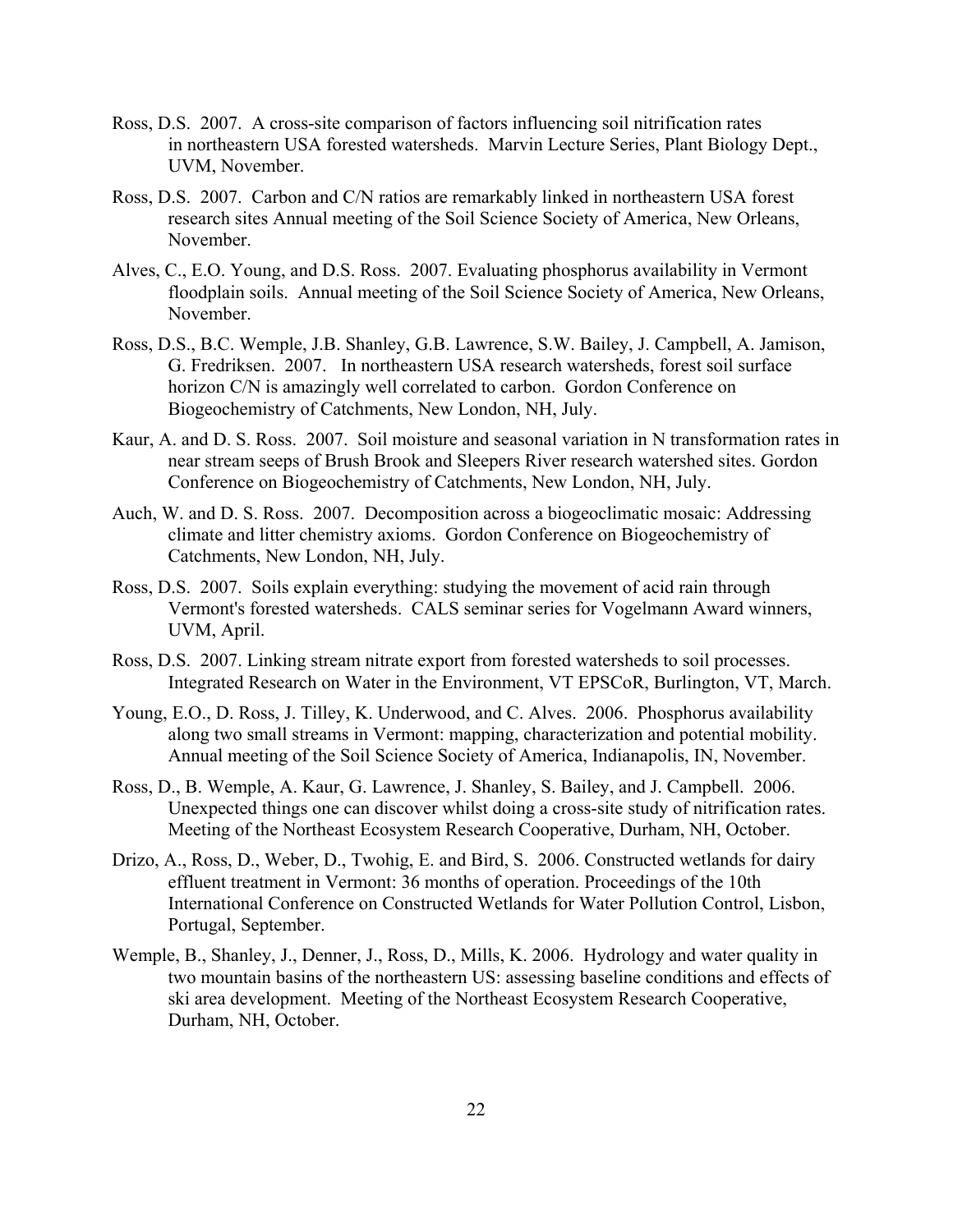- Ross, D., Bailey, S., Jercinovic, M., Guest, C., Morgan, C. 2006. New methods (EPMA and synchrotron-xrd) for identifying and quantifying soil calcium minerals. Meeting of the Northeast Ecosystem Research Cooperative, Durham, NH, October.
- Auch, W., and D. Ross. 2006. Northeastern forest floor nitrogen and pH heterogeneity: a thirtyday microcosm leachate study. Meeting of the Northeast Ecosystem Research Cooperative, Durham, NH, October.
- Ross, D.S., C. Negra, C. Guest, A. Lanzirotti. 2006. Natural association of heavy metals with manganese oxides in some high-Mn soils of Vermont, USA. Clay Minerals Society, Ile d'Oleron, France, June.
- Shanley, J.B., Sebestyen, S.D., Boyer, E.W, and Ross, D. 2005. Contrasts in flushing patterns among solutes. Abstract H22B-03. Annual meeting of the American Geophysical Union, San Francisco, December.
- Ross, D.S., H.C. Hales, and G. Fredriksen. 2005. Mechanism for the rapid increase in soil nitrification after sampling disturbance. Annual meeting of the Soil Science Society of America, Salt Lake City, Utah, November.
- Villars, T.R., S.W. Bailey, D.S. Ross, and J.B. Shanley. 2005. The first steps in a 200-year soil monitoring study in Vermont. Annual meeting of the Soil Science Society of America, Salt Lake City, Utah, November.
- Jokela, W.E., D.S. Ross, and J.P. Tilley. 2005. Twelve years of dairy manure nutrient analysis in Vermont: agronomic and environmental implications. Annual meeting of the Soil Science Society of America, Salt Lake City, Utah, November.
- Ross, D.S. and E.O. Young. 2005. Phosphorus release from seasonally flooded soils. National Soil Erosion Research Laboratory, West Lafayette, Indiana, October.
- Wemple, B.C., D.S. Ross, and A. Kaur. 2005. Understanding spatial patterns in stream nitrate yield in watersheds of the northeastern U.S. Vermont EPSCoR, Burlington, Vermont, August.
- Cunningham, M.A., R. Giordano, R.E. Murray, D.S. Ross and A. Drizo. 2005. Assessment of diversity of denitrifying bacteria in the surface compost of a constructed wetland using nitrite reductase genes. Vermont EPSCoR, Burlington, Vermont, August.
- Ross, D.S., H.C. Hales, G. Fredriksen, and A. Kaur. 2005. Mechanism for the rapid increase in soil nitrification after disturbance. Gordon Conference on Biogeochemistry of Catchments, Waterville, Maine, July.
- Lawrence, G.B., Ross, D.S., Sebestyen, S.D., Burns, D.A., Murdoch, S., Shanley, J.B., Sutherland, J.S., Nierzwicki-Bauer, S.A., Boylen, C. W. 2005. A new twist on the seasonality of nitrate retention and release in watersheds of the northeastern U.S. Acid Rain 2005; 7th International Conference on Acid Deposition, Prague, The Czech Republic, June.
- Ross, D.S. and R.J. Bartlett. 2005. Soil, dirt and manganese oxides: mechanisms of change. Annual meeting of the Clay Mineral Society, Burlington, Vermont, June.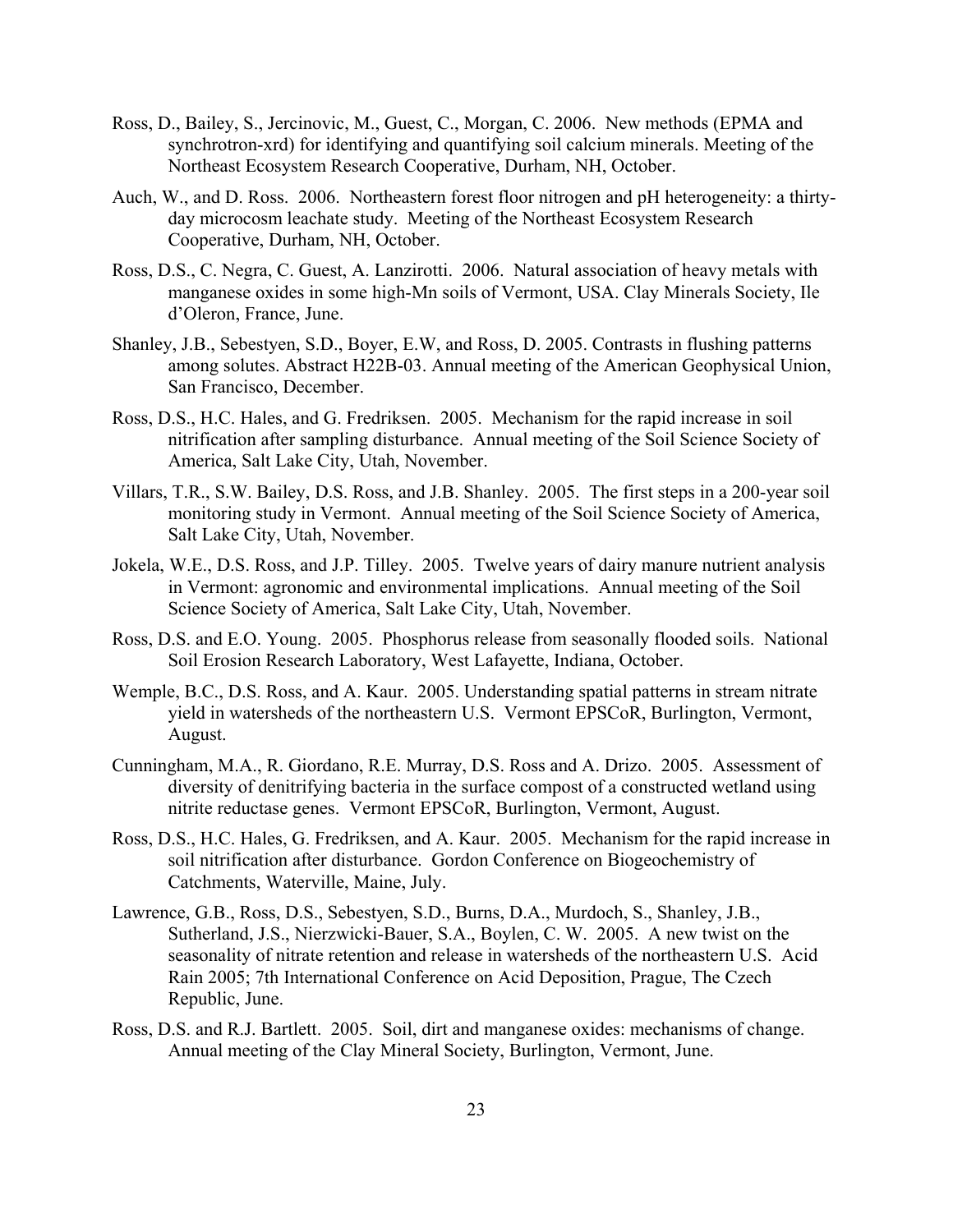- Ross, D.S., H.C. Hales, and G. Fredriksen. 2005. Rapid and drastic changes in the <sup>15</sup>N signature of forest soil nitrate. American Geophysical Union spring meeting, New Orleans, May.
- Ross, D.S. 2005. A brief history of soil chemistry and soil testing (invited). Green Mountain Section of the American Chemical Society. Middlebury, Vermont, May.
- Ross, D.S., T.R. Villars, S.W. Bailey, N. Burt, S. Wilmot. 2004. The first steps in a 200-year soil monitoring study. Annual meeting of the Vermont Monitoring Cooperative, Burlington, Vermont.
- Ross, D.S., G. Fredriksen, A. Jamison, B.C. Wemple, G.B. Lawrence, J.B. Shanley, S. Bailey, and J. Campbell. 2004. Linking nitrification rates in northeastern USA watersheds to stream export of nitrate. Annual Meetings of the Soil Science Society of America, Seattle, WA.
- Drizo,A. D.S. Ross, T.A. Lewis, P. Munoz, and S. Bird. 2004. Constructed wetlands for agricultural effluent treatment at the University of Vermont: first six months of operation. International Conference on Constructed Wetlands, Avignon, France.
- Ross, D.S., S. Bailey, J.B. Shanley, G. Fredriksen, and A. Jamison. 2004. Soil net nitrification rates and exchangeable calcium in ten small upland watersheds of the northeastern USA. American Geophysical Union Spring Meeting, Montreal, Canada.
- Jamison, A., Ross, D.S., B.C. Wemple, and J.B. Shanley. 2004. Relating landscape, vegetative, and soil characteristics with net nitrification rates in forested watersheds. American Geophysical Union Spring Meeting, Montreal, Canada.
- Ross, D.S., G. Fredriksen, and A. Jamison. 2003. Forest soil net nitrification rate measurements: relationship to soil and landscape factors. Annual Meetings of the Soil Science Society of America, Indianapolis, IN.
- Negra, C. and D.S. Ross. 2003. Interactions of soil manganese oxides and heavy metals. Annual Meetings of the Soil Science Society of America, Denver, CO.
- Ross, D.S. 2003. Nitrification rates and stream nitrate export across NERC sites. Meeting of the Northern States Research Cooperative, Burlington, VT.
- Ross, D.S., B.C. Wemple, J.B. Shanley, G.B. Lawrence, S. Bailey, J. Campbell, A. Jamison, and G. Fredriksen. 2003. Do soil nitrification and stream nitrate export mirror watershed characteristics in northeastern USA catchments? Gordon Conference on Biogeochemistry of Catchments, New London, NH.
- Ross, D.S. 2003. Regional study of ecosystem nitrate movement: initial results from Lye Brook site. Annual meeting of the Vermont Monitoring Cooperative, Burlington, VT.
- Ross, D.S., B.C. Wemple, J.B. Shanley, G.B. Lawrence, S. Bailey, J. Campbell, A. Jamison, and G. Fredriksen. 2002. Nitrification rates and stream nitrate export across NERC sites. Meeting of the Northeast Ecological Research Collaborative, Portsmouth, NH.
- Ross, D.S. and G. Fredriksen 2002. Does nitrification occur in forest soils when nobody is there to observe it II? Meeting of the Northeast Ecological Research Collaborative, Portsmouth, NH.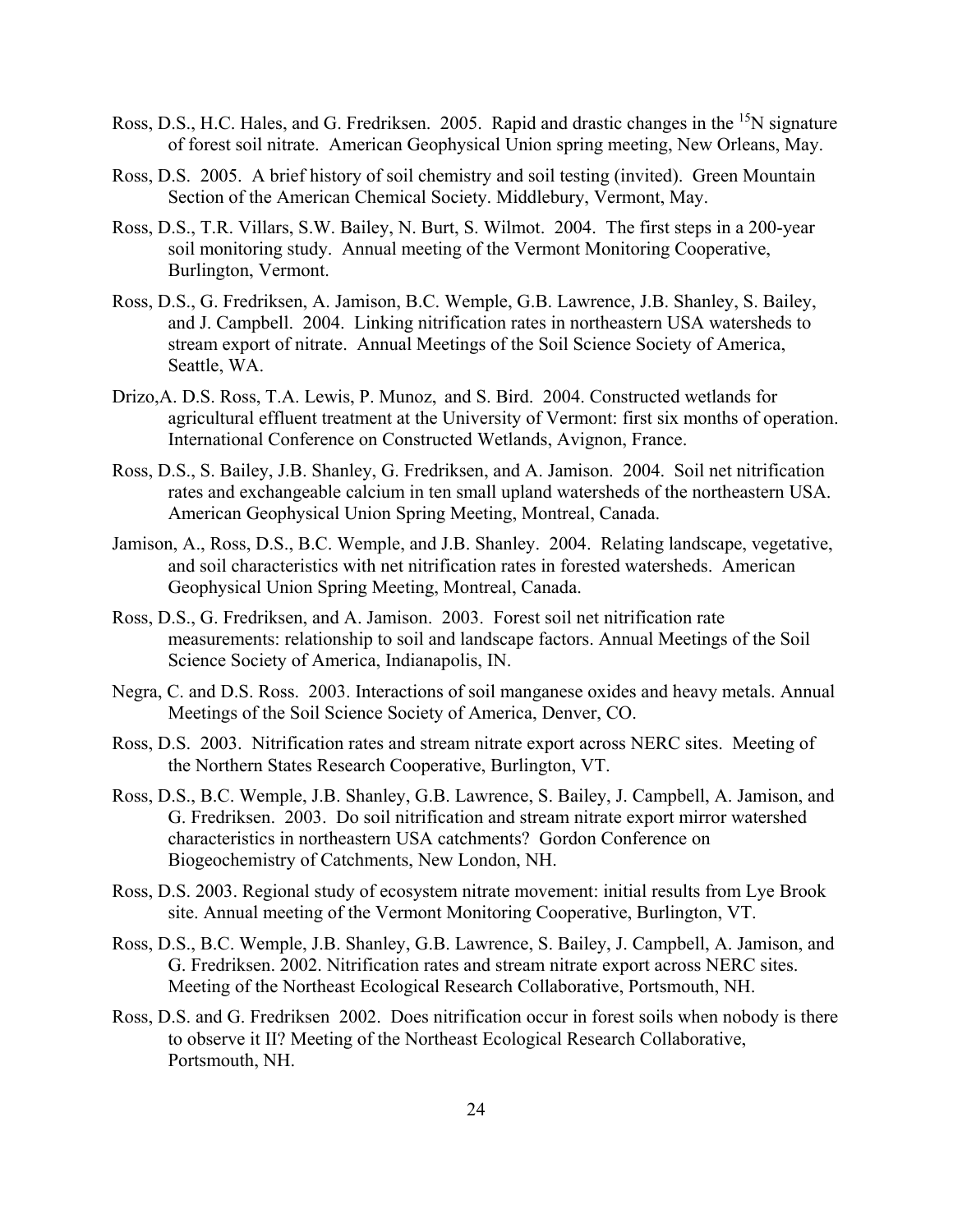- Ross, D.S., G.B. Lawrence and J.B. Shanley. 2002. Characterizing forested watershed nitrification potential with 24-hour rate measurements. Annual Meetings of the Soil Science Society of America, Indianapolis, IN.
- Negra, C., D.S. Ross and A. Lanzirotti. 2002. Soil manganese oxides: pH effect on XANES and reactivity. Clay Mineral Society Annual Meetings, Boulder, CO.
- Ross, D.S. 2002. Stable isotope and nitrification research in the Brush Brook watershed. Northeast Ecosystem Research Cooperative workshop on a cross site synthesis of forest ecosystem response to elevated atmospheric N deposition, Woods Hole, MA.
- Ross, D.S. and H.C. Hales. 2001. Nitrification transformation rate measurements and reality. Annual Meetings of the Soil Science Society of America, Charlotte, NC.
- Negra, C. and D.S. Ross. 2001. Spatial correlation of heavy metals and soil Mn oxides. Annual Meetings of the Soil Science Society of America, Charlotte, NC.
- Lawrence, G.B. and D.S. Ross. 2001. Accumulation of nitrogen in forest soils continues to cause episodic acidification of streams in calcium-depleted watersheds. The Second International Conference on Nitrogen, Potomac Maryland.
- Ross, D.S. and C. Negra. 2001. Association of lead with soil manganese oxides. Sixth International Conference on the Biogeochemistry of Trace Elements, Guelph, Ontario.
- Ross, D.S., G.B. Lawrence, and G.Fredriksen. 2001. Nitrification Measurements at Two Sites in the Catskills and Adirondacks. Environmental monitoring, evaluation, and protection in New York: Linking science and policy. Albany, New York.
- Ross, D.S. 2001. Does nitrification occur in forest soils when nobody is there to observe it? Gordon Conference on Hydrobiogeochemistry of Forested Watersheds, New Hampshire.
- Ross, D.S. 2001. Soil nitrogen transformations at Mt. Mansfield & Lye Brook relative to other northeastern research sites. Vermont Monitoring Cooperative, Annual Cooperators Meeting, Univ. Vermont.
- Ross, D.S., H.C. Hales, and A. Lini. 2001. Isotopic composition of nitrate in two contrasting watersheds. Geological Society of America Northeastern Section, Burlington, VT.
- Minocha, R., G.B. Lawrence, D.S. Ross,R.A. Hallett, S. Long. 2001. Changes in foliar biochemical stress indicators (putrescine and arginine) and their relationship to foliar and soil chemistry in response to acid deposition in Delaware River Basin. Ecological Society of America.
- Ross, D.S. 2000. Research activities on Camels Hump, Vermont. Workshop on mapping forest sensitivity to acidic deposition in northeastern forest ecosystems: a collaborative approach. Northeast Ecological Research Collaborative, Portsmouth, NH.
- Negra, C. and D.S. Ross. 2000. Metal sorption and oxidation on soil manganese oxides. Surface Chemical Processes in Natural Environments, Monte Verità, Switzerland.
- Hales, H.C., D.S. Ross, and A. Lini. 2000. Isotopic signatures of nitrate in two contrasting watersheds. Soil Science Society of America annual meetings, Minneapolis, MN.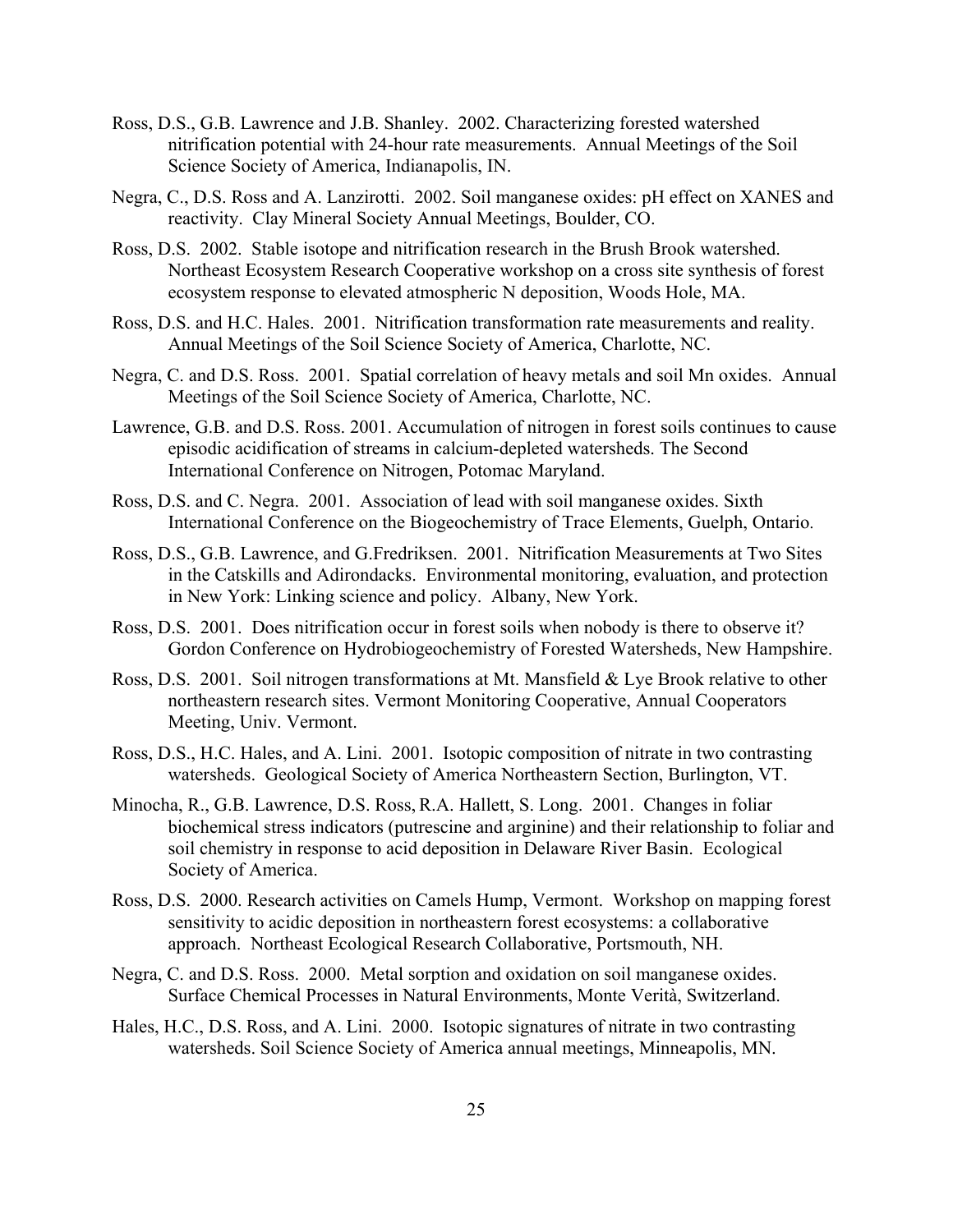- Ross D.S., C. Negra, H.C. Hales, A. Lanzirotti, and W. Rao. 2000. Oxidative properties of high Mn soils. Soil Science Society of America annual meetings, Minneapolis, MN.
- Ross, D.S., H.C. Hales, and A. Lini. 2000. Fate of nitrogen deposition in a forested ecosystem. Vermont Monitoring Cooperative, Annual Cooperators Meeting, Univ. Vermont.
- Ross D.S., H.C. Hales, G.C. Shea-McCarthy. 1999. The oxidative behavior of Mn oxides in high-Mn soils. Sixth International Conference on the Biogeochemistry of Trace Elements, Vienna, Austria.
- Ross D.S., H.C. Hales, R.J. Bartlett, and G.C. Shea-McCarthy. 1999. Soil, dirt and manganese oxides. Univ. of Hohenheim, Stuttgart, Germany.
- Matschonat, G., D.S. Ross, and G.B. Lawrence. 1999. Does organically complexed Al charge in acid forest soils? Annual Meetings of the Soil Science Society of America, Salt Lake City.
- Matschonat, G., D.S. Ross, and G.B. Lawrence. 1999. Interdependence of pH, cation exchange capacity and organically complexed Al in organic-rich acid forest soils, Critical Loads Copenhagen 1999. Copenhagen, Denmark.
- Matschonat, G. and D.S. Ross. 1999. Beeinflusst organisch komplexiertes Al die Ladungseigen-schaften der organischen Substanz saurer Waldböden (Does organically complexed Al affect the charge of the organic substance in acid forest soils?), German Soil Science Society, Hannover, Germany.
- Hales, H.C. and D.S. Ross. 1999. What limits nitrification in the forest floor? Annual Meetings of the Soil Science Society of America, Salt Lake City, UT.
- Ross, D.S., H.C. Hales, R.J. Bartlett, and G. C. Shea-McCarthy. 1998. Soil manganese oxidation state changes during storage and analysis. Annual Meetings of the Soil Science Society of America, Baltimore, MD.
- Ross, D.S., H.C. Hales, and G. C. Shea-McCarthy. 1998. Oxidation of Added Mn(II) After Beam Exposure? Annual meeting of NCR-174, Synchrotron X-ray Sources in Soil Science Research, Argonne National Laboratories, Illinois.
- Ross, D.S. and H.C. Hales. 1998. Understanding the phenomenon of disturbance-induced rapid nitrification. Ninth North American Forest Soils Conference, Lake Tahoe, CA.
- Hales, H.C. and D.S. Ross. 1997. Disturbance-induced nitrification: a footstep study. Gordon Conference on Hydrobiogeochemistry of Forested Watersheds, New Hampshire.
- Ross. D.S. 1997. XANES data suggests reduction of soil Mn oxides during analysis. Annual meeting of NCR-174, Synchrotron X-ray Sources in Soil Science Research, Argonne National Laboratories, Illinois.
- Ross, D.S. 1996. Extractable aluminum fractions are closely related in acid high-carbon soil horizons. Annual Meetings of the Soil Science Society of America, Indianapolis, IN.
- Ross, D.S. and R.J. Bartlett. 1994. What determines the pH of acid forest soil surface horizons? Annual Meetings of the Soil Science Society of America, Seattle, WA.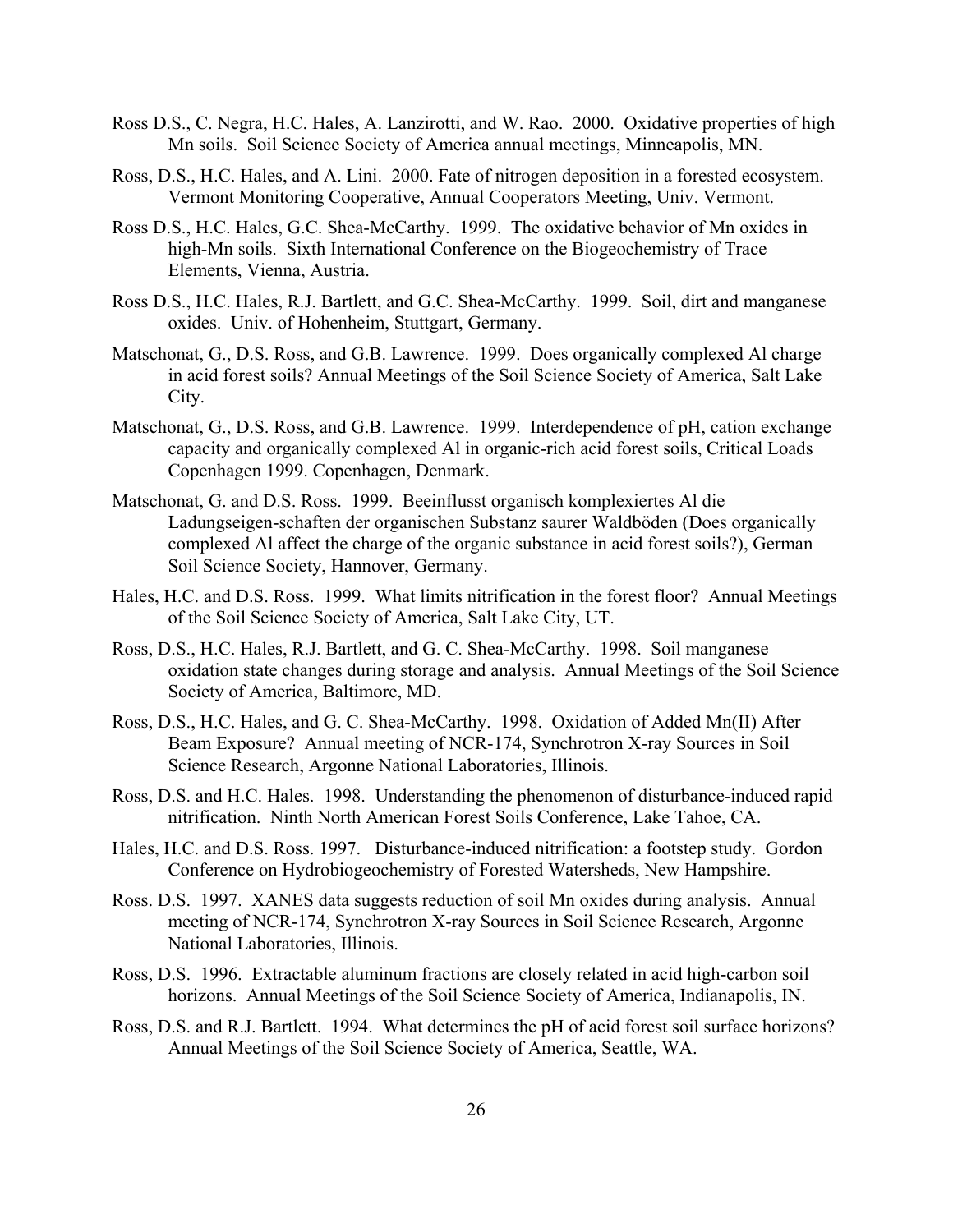- Ross, D.S., R.J. Bartlett, and Z. Dong. 1993. Some aspects of the soil chemistry of the tridecameric aluminium polycation. Third International Symposium on Plant-Soil Interactions at Low pH. Coolum, Australia.
- Ross, D.S. and R.J. Bartlett. 1993. Cation exchange capacity of forest soil organic matter. Eight North American Forest Soils Conference. Gainesville, Florida.
- Ross, D.S. and R.J. Bartlett. 1992. Soil and soil solution pH, ionic strength, and acidity in Spodosols. Agronomy Abstracts Annual Meetings of the Soil Science Society of America, Minneapolis, MN.
- Ross, D.S., R.J. Bartlett, F.R. Magdoff, and G.J. Walsh. 1991. The influence soils, bedrock, and groundwater seeps on the differing chemistry of two tributaries of Brush Brook, Vermont. Annual Meetings of the Soil Science Society of America, Denver, CO.
- Ross, D.S., R.J. Bartlett, and F.R. Magdoff. 1990. Exchangeable cations and the pH independence of cation exchange capacities in Spodosols of a forested watershed. Second International Symposium on Plant-Soil Interactions at Low pH. Beckley, WV.
- Ross, D.S., R.J. Bartlett, and F.R. Magdoff. 1989. Nitrification in forested Spodosols disturbed by sampling. Annual Meetings of the Soil Science Society of America, Las Vegas, NV.
- Ross, D.S., R.J. Bartlett, and F.R. Magdoff. 1988. Soil chemical studies in a northern temperate forest. Acidic Deposition and Forest Decline: An International Symposium. Rochester, NY.
- Ross, D.S., R.J. Bartlett, and F.R. Magdoff. 1988. Interrelationships between soil solution Al, pH, exchangeable Al, and soluble organic carbon in forested Spodosols. Northeastern Branch-American Society of Agronomy, Anaheim, CA.
- Ross, D.S., R.J. Bartlett, and F.R. Magdoff. 1987. Cation exchange capacity and exchangeable aluminum and hydrogen in podsolized soils of a forested watershed. Annual Meetings of the Soil Science Society of America, Atlanta, GA.
- Ross, D.S., R.J. Bartlett, and F.R. Magdoff. 1986 Soil solution studies in a forested mountain watershed. Northeastern Branch-American Society of Agronomy. Newark, DE.

## **Courses Taught (current)**

*Soils and Sustainability: Mesopotamia to Vermont* (HCOL 186, 3 credits) spring 2016, 2018

*Chemistry of Soil and Water* (PSS 264, 4 credits), alternate springs (odd years)

*Soil and Water Pollution and Bioremediation* (PSS 269, 3 credits), alternate springs (even years)

- *Pollutant Movement through Air, Land and Water* (ENSC 160, 4 credits), fall, co-taught with Carol Adair of the Rubenstein School of Environment and Natural Resources
- *Orientation to Environmental Science* (ENSC 009, 1 credit), fall, co-taught with Alan McIntosh of the Rubenstein School of Environment and Natural Resources

**(past)**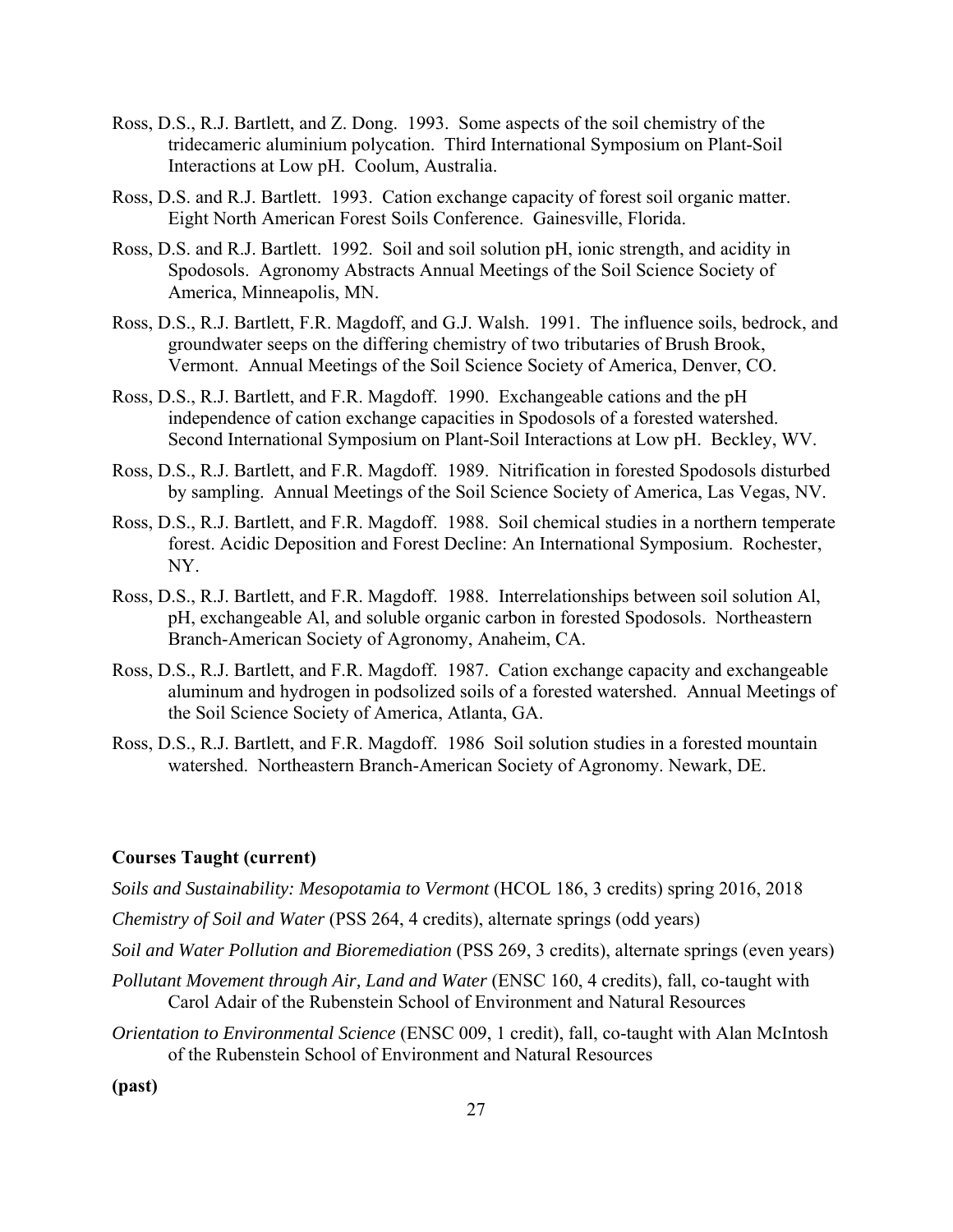*Soil Organic Matter* (PSS 297, 3 credits), fall 2010

*Fundamentals of Soil Science* (PSS 298, 3 credits), summer 2010 *Plant & Soil Science Seminar Series* (PSS 393/4, 1 credit), fall 2009/spring 2010 *Soil Classification Practicum* (PSS 297, 2 credits), fall 2008 *Soil Science Colloquium* (PSS 302, 1 credit), spring 2008, 2010 *Soil Morphology, Classification and Land Use* (PSS 261, 3 credits), fall 2006 *Advanced Independent Study* (PSS 297, 3 credits), summer 2005 *Readings in Forest Biogeochemistry* (PSS 381 Graduate Special Topics, 1 credit), spring 2003 *Soil Water Movement* (PSS 266, 3 credits), spring 2000, 2004 *Advanced Soil Chemistry* (PSS 297, 2 credits), spring 2000

# **Student Advising**

Director for CALS Integrated Environmental Sciences undergraduate major (appointed annually)

CALS Environmental Sciences undergraduate advisees: 24 students current

Plant and Soil Science graduate student advisees: 3

 Jenny Bower, Ph.D. Laura Klaiber, Ph.D. Leanna Thalmann, M.S.

Graduate Student Committees (8 current)

 Keegan Griffith, MS, PSS Vanesa Perillo, PhD, PSS Jesse Armfield, MS, Geology Meghan Leduc, MS, Geology Kathryn Wrigley, PhD, RSENR Grant Reeder, MS, Geology Nicole Rogers, PhD, RSENR Rebecca Tharp, PhD, PSS

#### **Independent Study, Independent Research and Internship Advising**

Environmental Sciences (CALS, CAS and RSENR students): 2016/2017: Lily Calabrese, Samantha Howley, Jacob Chioffi, Kelsey Colbert 2014/2015: Micah Berman, Matt Lipke, Nate Tomlinson 2013/2014: Kristi D'Agati, Claudia Lawton, Christine Loughlin, Emily Secor, Emily Whalen 2012/2013: Noah Ahles, Matt Comrie, Alex Corren, Ali Sadeghi, Ashley Walker, Emily Whalen 2011/2012: Charlotte Ford, Ethan Morehouse, Alex Kliminski 2010/2011: Rachel Meyer, Charlotte Ford, Rebecca Bailey 2009: Jerome Barner, Kate Riley, Chauncey Smith, Emily West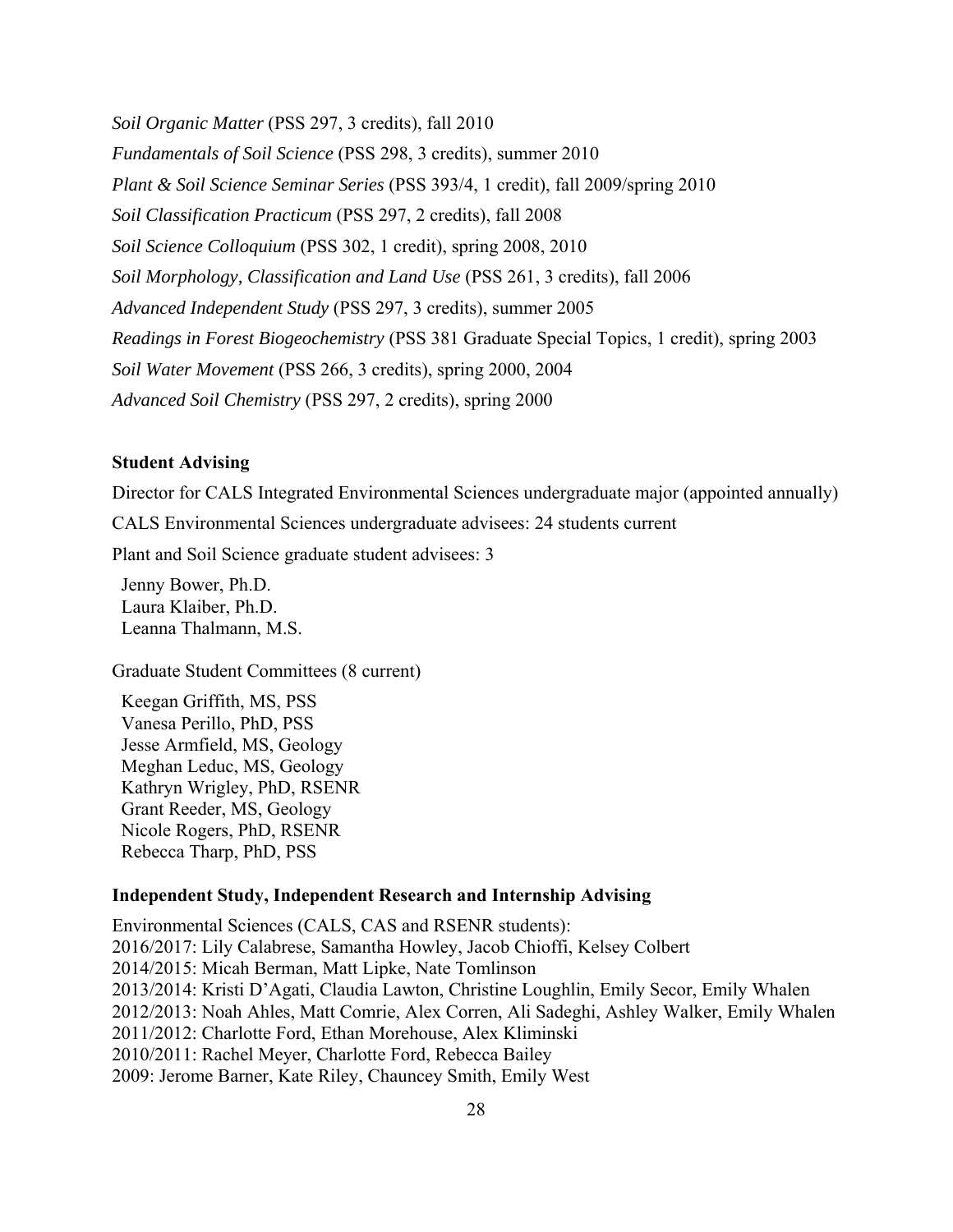- 2008: Patricia Brousseau
- 2007: Rob Hunt
- 2005: George Fowler, Zach Ewell
- 2004: Erik Decker, Audrey Leduc, Ari Lejfer, Gabe Mason;
- 2003: Kate Traverse
- 2002: Ari Lejfer, Kristin Williams
- 2001: Budd Batchelder
- 2000: Jennifer Dwyer

EPSCoR student interns:

- 2017: Co-mentored Emily Persiak, UVM
- 2016: Mentored Rebecca Roman and Valeria Santana, Univ. Puerto Rico
- 2015: Co-mentored Hannah Boudreau and Alex Morton, UVM.
- 2014: Co-mentored Alex Morton, UVM and Lawrence Hall, CCV.
- 2013: Emily Secor and Patrick Murphy, UVM; Maria Diaz and Paloma Rodriguez, University of Puerto Rico, San Juan
- 2012: Courtney Dyche, UVM; Andrea Mejia, Universidad Metropolitano, San Juan, Puerto Rico' Lorianny Rivera, University of Puerto Rico, San Juan
- 2010: Karoline Rios and Dorielys Valentin, Universidad Metropolitano, San Juan, Puerto Rico
- 2009: Angel Garcia and Edward Garcia, Universidad Metropolitano, San Juan, Puerto Rico

# **Honors thesis and other undergraduate advising**:

Fall 2015-Spring 2016: Kelly Westhelle, RSENR, ENSC, faculty co-advisor

Fall 2012-Spring 2013: John Boucher, RSENR ENSC, faculty advisor

- Fall 2012-Spring 2013: Tom Gephardt, CALS ENSC, faculty advisor
- Fall 2011-Spring 2012: Anna Yatzor, CAS ENSC, faculty co-advisor
- Fall 2011-Spring 2012: Cassie McGoldrick, RSENR ENSC, faculty advisor
- Fall 2010-Spring 2011: Chris Page, CALS ENSC, faculty advisor
- Fall 2010-Spring 2011: Kacy Roeder, CALS ENSC, faculty advisor
- Fall 2009-Spring 2010: Kate Riley, CALS ENSC, faculty advisor

URECA: John Boucher: Paired planting of sunflower and Indian mustard for improved lead phytoextraction. 2012.

URECA: Natalia Fajardo: evaluation of composting techniques for the food residue processing plant in Puente Nacional, Colombia. 2005/2006.

URECA: Denise Bradley: Relationship between microbial soil DNA profiles and nitrification rates in forest soils (worked with Rosanna Giordano). 2004/2005.

McNair Scholars Program: Maya Thomas, summer 2009.

Environmental Science (senior project advisor), Geology: Guin Fredriksen, 2000; Joseph Peters, 2002; Marianne Muth, 2003.

# **Professional Service Activities**

Topic editor, Frontiers, Riparian Buffer Nutrient Dynamics and Water Quality.

Journal manuscript reviewer: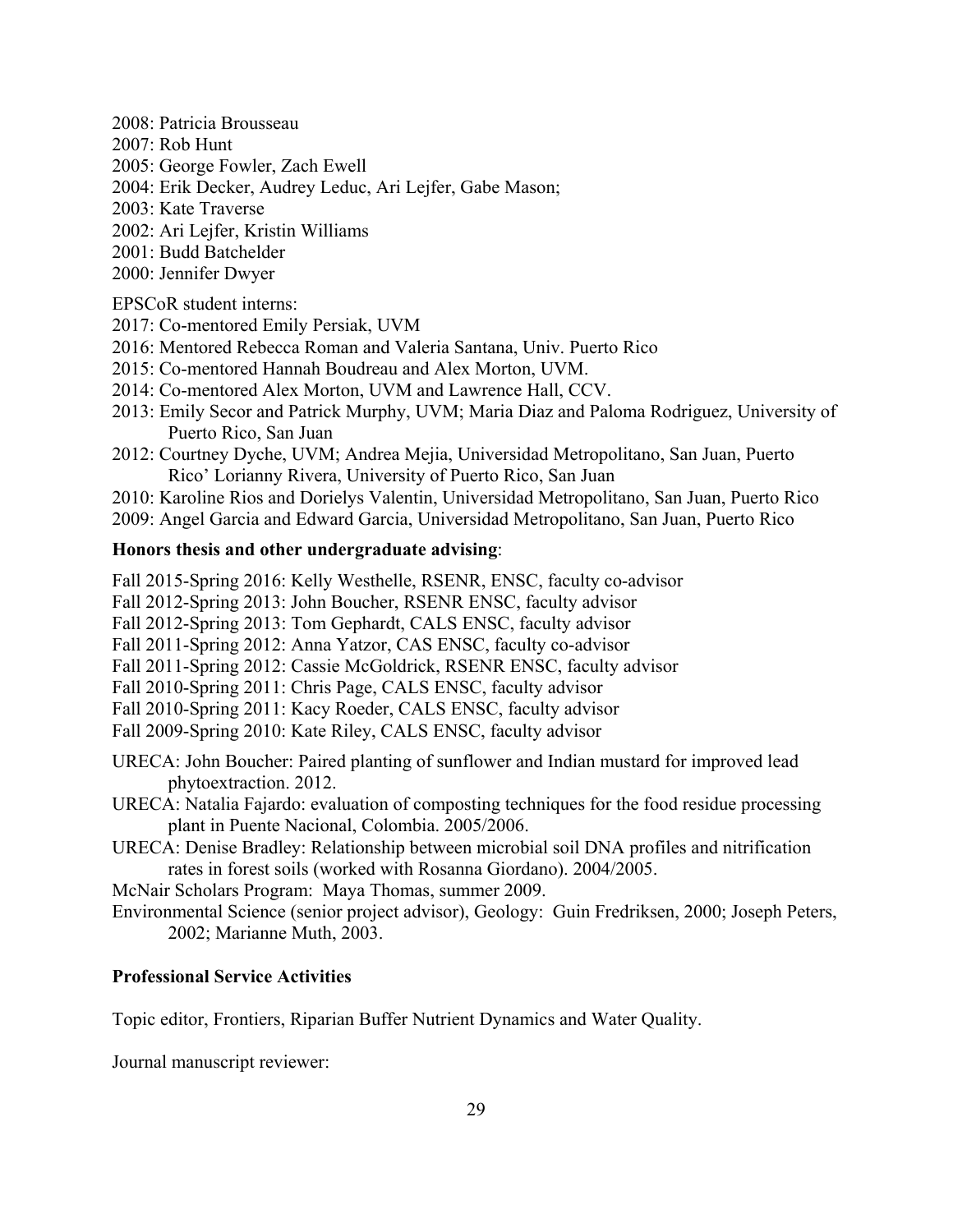American Midland Naturalist, Annals of the New York Academy of Sciences, Applied Geochemistry, Arabian Journal of Science and Engineering, Australian Journal of Soil Science, Biogeochemistry, Canadian Journal of Forest Research, Canadian Journal of Soil Science, Catena, Ecosystems, Environmental Engineering Science, Environmental Monitoring and Assessment, Environmental Pollution, Environmental Science and Technology, European Journal of Soil Science, Forest Ecology and Management, Forest Science, Geoderma, International Journal of Environmental Analytical Chemistry, Journal of the American Water Resources Association, Journal of Environmental Quality, Journal of Geophysical Research, Journal of Soil Contamination, Northern Journal of Applied Forestry, Land Degradation and Development, Plant and Soil, PLOS ONE, Scandinavian Journal of Forest Research, Soil Biology and Biochemistry, Soil Science, Soil Science Society of America Journal, Water Air and Soil Pollution

## Proposal reviewer:

Proposal Review Panel for USDA AFRI Renewable Energy, Natural Resources and the Environment, September 2014, Washington D.C. Proposal Review Panel for NIH/NIEHS Biogeochemical Interactions Affecting Bioavailability for in situ Remediation of Hazardous Substances, Durham, NC, April, 2014. Proposal Review Panel for USDA AFRI Renewable Energy, Natural Resources and the Environment, June 2013, Washington D.C. Proposal Review Panel for Imaging and Microprobes: Environmental and Geosciences at the National Synchrotron Light Source, Brookhaven National Laboratory, 2007-present. NSF Ecosystems, 1996-present (not all years) NSF Earth Sciences, 2004-present Lake Champlain Basin Program Water Quality Improvement Grants, 2010 Jeffries Memorial Trust, 2010 NSF Hydrological Sciences, 2008-2009 South African NRF, 2009 USDA Small Business Innovation Research, 2000-2009, 2013-2015 UVM Hatch panel, 2003, 2005, 2008, 2009 USDA National Research Initiative, 1995-2008 Ohio State University SEED program, 2006-2007 Vermont EPSCoR SBIR panel, 1999-2007 (not all years) Panel, USDA NRI Watershed Processes & Water Resources, 2004, Washington D.C. Panel, USDA Tropical and Subtropical Agricultural Research, 2004, Honolulu, HI. Panel, NY State Energy Research and Development Authority environmental program, 2002. EuroCLIMATE (European Science Foundation), 2004 Univ. Maine Hatch, 2004, Clemson Univ. Hatch, 2001, 2003

Committee Service (regional):

*Current:*

 Northeast Coordinating Committee on Soil Testing (NEC-1012), 1996-present, chair (2009) Northeast Ecosystems Research Cooperative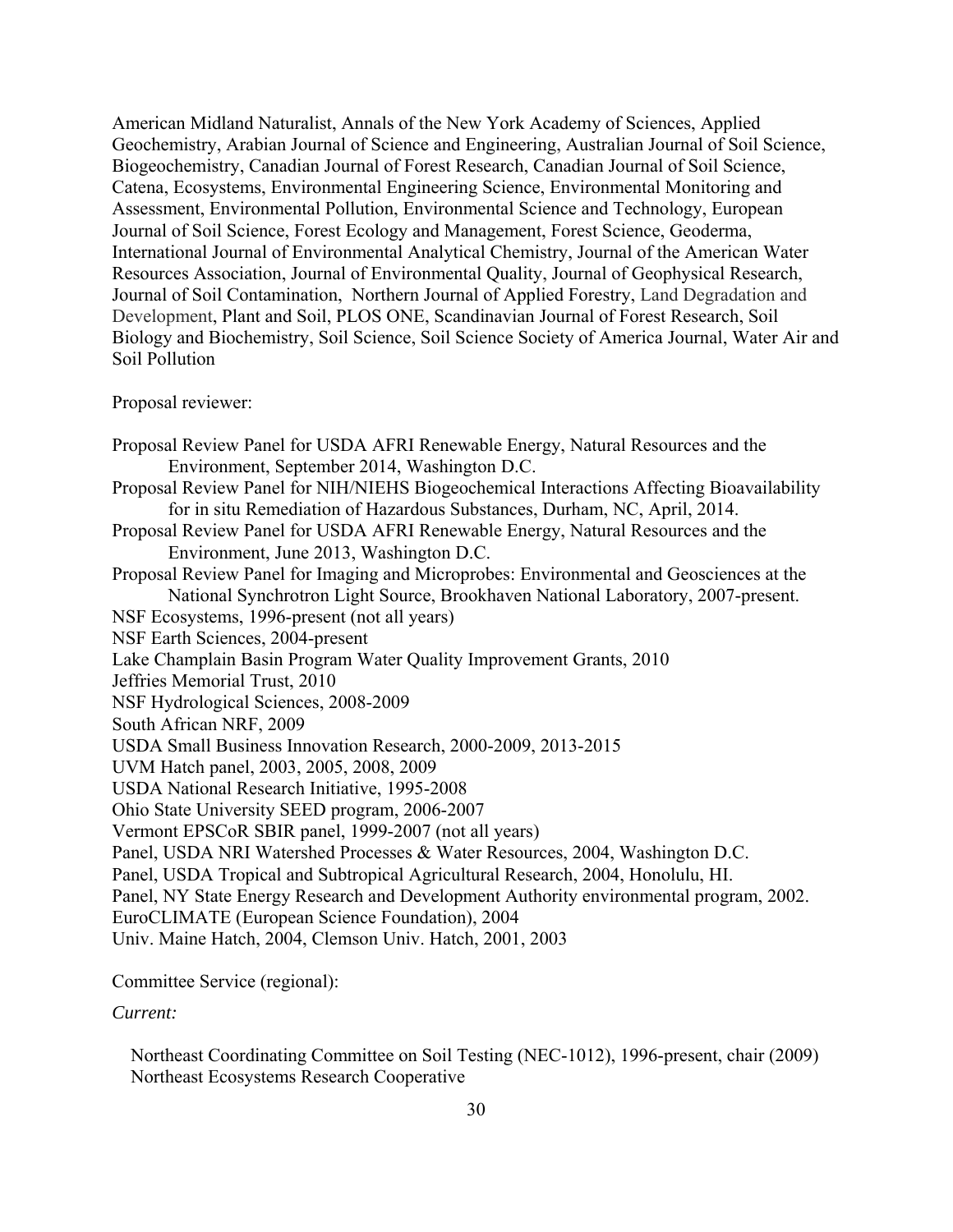Northeast Soil Monitoring Workgroup (steering committee) 2006-present *Former:* 

 Northeastern Branch of the Amer. Soc. of Agron. representative to ASA (2011-2014) North Central Comm. on Synchrotron X-ray Sources in Soil Science Research (NCR-174) North Central Committee on Forest Soils (NCR-102)

## Committee Service (UVM)

#### *Current:*

 Faculty Senate Financial and Physical Planning Committee, 2003-present (past chair) Steering Committee on Incentive Based Budgeting, 2013-present PSS Graduate Committee, 2004-2008, 2009-present Soil Testing Committee, 1989-present

#### *Former:*

 Faculty Senate Executive Council, 2010-2016 Strategic Capital Plan Committee, 2010-2014 Faculty Rep to Board of Trustees Budget, Finance and Investment Committee, 2010-2015 Clean Energy Fund Committee, 2008-2011 PSS Chair review, 2009-2010 PSS Seminar Committee, 2009-2010 Search Committee for Assistant Professor in Ecological Soil Management (chair), 2007-2008 Environmental Council (Charter Member), 1998-2008 University of Vermont Press Advisory Board, 2005-2007 Forage Testing Committee, 1989-2005 Committee to create an integrated Environmental Science major, 2001-2005 PSS Curriculum Committee, 2000-2004 Hills Building replacement space needs assessment, 2002 Search Committee for Research Assistant Professor for constructed wetland, 2003 Search Committee for PSS chair, 2003-2004 Search Committee for PSS lecturer, 2004

#### Miscellaneous:

- As part of the Vermont Genetics Network funding system, mentored Andrew Vermilyea, Assistant Professor, Natural Sciences Department, Castleton State College, 2012-2015
- Participating in the Vermont EPSCoR Center for Workforce Development & Diversity high school program to participate in NSF-funded Research on Adaptation to Climate Change, summer training and continuing soil analyses, 2012-2015
- Mentored two South Burlington High School students on their science projects. Raihan Kabir was a grand prize winner at the 2012 Vermont State Science and Mathematics Fair; bronze medal winner at the 2012 Intel International Science and Engineering Fair in Houston, TX; and finalist at the International Sustainable World Energy, Engineering, and Environment Project Olympiad in Pittsburg, PA. His project was on bioremediation of arsenic contamination with ferns.